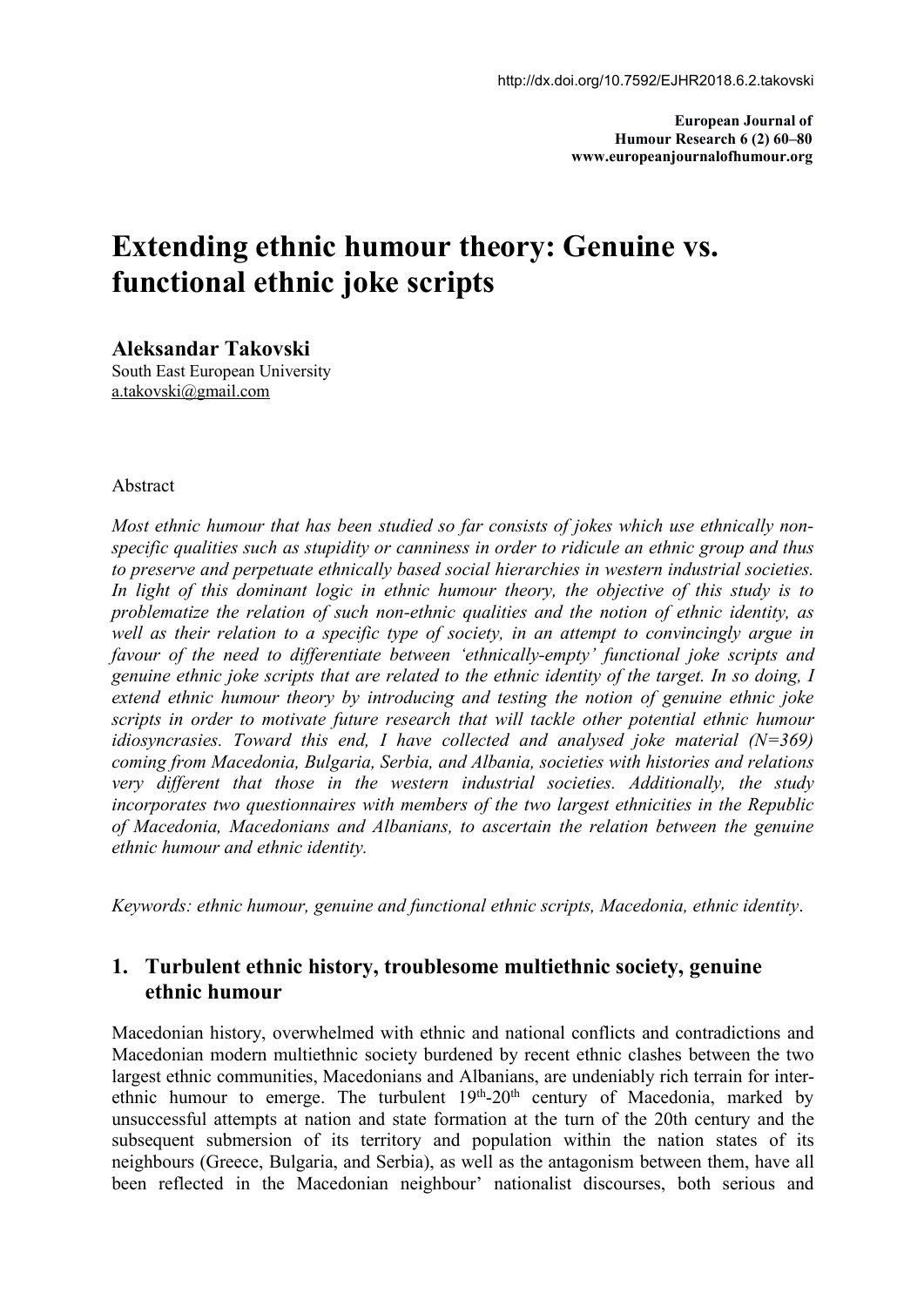humorous. Unlike the ethnic humour of Macedonian neighbours which ridicules genuine identity markers. In a different way, the multiethnic structuration of modern Macedonian society has resulted in the construction of types of humour that are less marked by ethnicity. In this respect, the different historic, political, and social roles and relations between ethnic Macedonians and ethnic Albanians in Macedonia—Macedonians being the socially and politically dominant group in the Yugoslav and the post-Yugoslav period—have contributed to the construction of two different types of ethnic humour. The Macedonians' ethnic humour on Albanians is that of the dominant social group typically ridiculing the ethnic minority for its linguistic and behavioural ineptness, in an attempt to preserve the social hierarchy (Kuipers & van der Ent 2016). Albanian humour in turn is not so much a subversive form of resistance, although such examples can be found, but more a form of self-disparagement, self-criticism, and survival. More importantly, the lack of wider social contact and cohesion between the two groups has resulted not only in the social, cultural, and political parallelism between the two groups but also parallelism in and ignorance of each other's humour.

The key objective of the study is to use the historic and political rootedness of ethnic humour on Macedonians in order to raise and discuss some theoretical and conceptual questions regarding the problematic definitions and understanding of the notions of ethnic humour and ethnic scripts and their relation to the notion of ethnicity and ethnic identity. It has been generally accepted that ethnic humour is a type of humour that ridicules traits of different ethnic groups. However, while some authors have accepted (Apte 1987; Weaver 2014), or at least have done declaratively so, that such traits (behaviour, customs, traditions) are closely related to the specific sociocultural identity of the joke targets, the analysis of the ethnic humour has largely relied on jokes that operate on universal traits such as stupidity, laziness, canniness, popularly termed as ethnic joke scripts. While ethnic humour relying on such non-specific traits has great social and political power to perpetuate ethnic based social relations and structures, the scripts themselves are not constitutive of the ethnic identity of the ridiculed group as they do not relate to what research on ethnicity has termed as identity markers, referring to the ethnically idiosyncratic, distinguishing qualities such as kingship, language, religion, customs, ancestry, and shared history, which define the contents and the boundaries of ethnic groups.

Whether the identity markers are theoretically understood as cultural 'givens' (Geertz 1963), commodified political resources by which appeals to large audiences are made (Brass 1991) and benefits of joining ethnic organizations promised (Hechter 1986), mechanisms of alignment (Cohen 1996) or instruments of inter-ethnic differentiation (Barth 1969; van den Berghe 1995) their status as elements defining ethnic identity remains unaffected. One definition of ethnicity (ethnic identity) merging several of these parameters is provided by Anthony Smith, for whom an ethnic group is "a type of cultural collectivity, one that emphasizes the role of myths of descent and historical memories, and that is recognized by one or more cultural differences like religion, customs, language, or institutions" (Smith 1986: 32; 1991: 20).

Conceiving ethnicity as a historically constructed idea of belonging to a collective by way of sharing common ancestry, myths of origin, historic memories, language, tradition and customs, would lead to the logical expectation, as I have argued elsewhere (Takovski 2015), that ethnic humour should be a derisive, or at least teasing, contestation of the ethnic identity markers. In other words, targeting identity markers such as ancestry, history, language, customs, by using them as joke scripts, would be a form of genuine ethnic humour. But the existence of such scripts have not yet been duly registered and discussed. Identification of such scripts would mean that the ethnic humour theory in its present state, could beneficially integrate a slight revision, a novel taxonomy as to accommodate such findings. In this respect, this study is a pioneering initiative to test the possibility and legitimacy of differentiating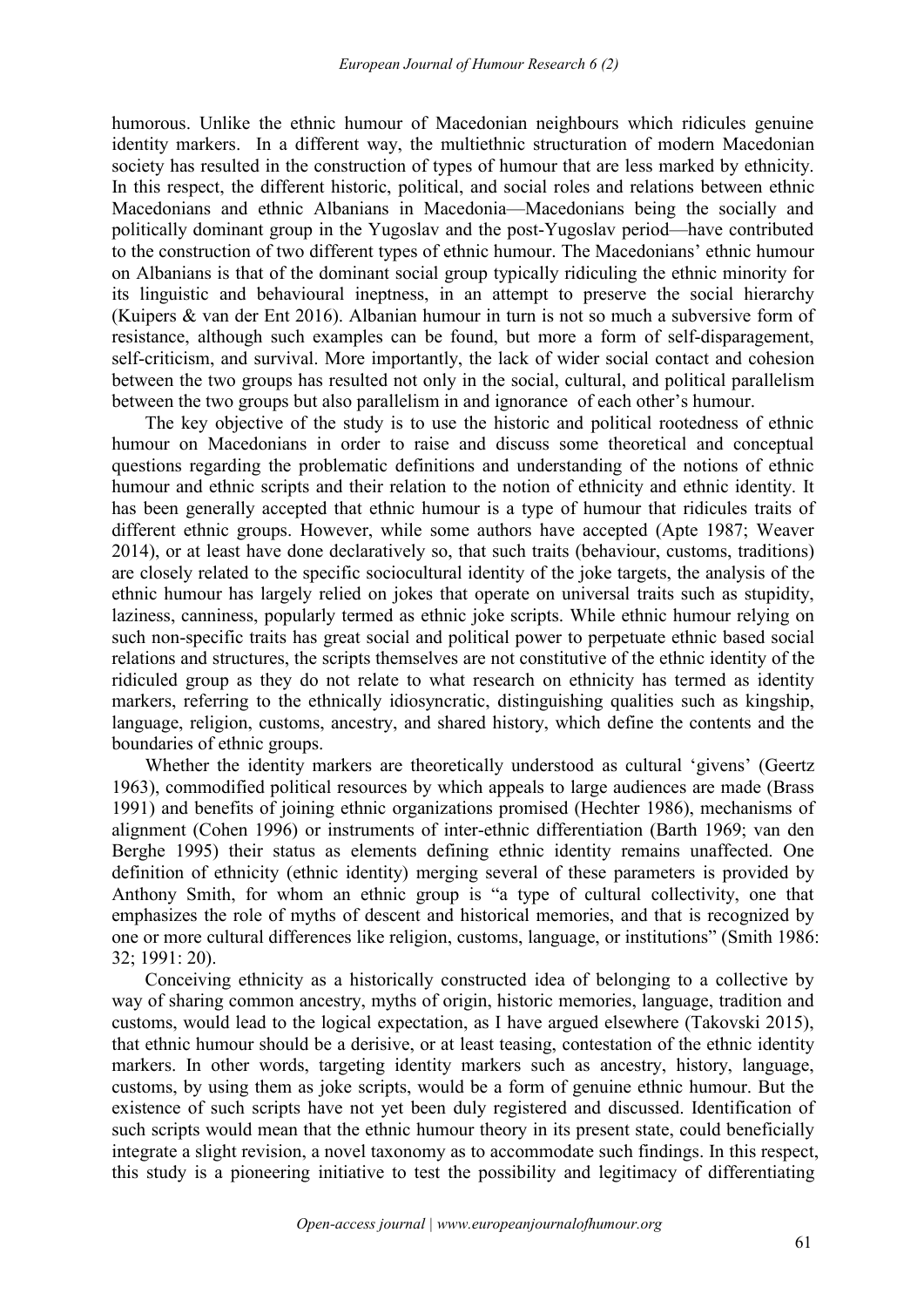between two types of ethnic joke scripts with the hope of making a novel contribution to ethnic humour theory. If such scripts can be identified, I argue, then one should be able to differentiate between functional ethnic humour and genuine ethnic humour in an empirically validated fashion. The former type, which has already been the subject of much research, refers to humour that uses universal scripts such as stupidity and canniness to preserve ethnically based social hierarchies and power relations in western, industrial societies. The latter type of humour uses scripts that are more closely related to the notion of ethnic identity and its (primary) function is not to perpetuate social hierarchies, but to express and even perpetuate inter-ethnic, historically constructed antagonisms that serve to maintain ethnic boundaries. Such is the case, I argue, with Bulgarian jokes on Macedonians by which Bulgarians do not regulate ethnic based social hierarchies, but rather express sentiments of superiority and historically based antagonism.

To argue convincingly in favour of the necessity and legitimacy of making difference between genuine ethnic humour and functional ethnic humour, and thus to achieve the goal of demonstrating the existence of genuine ethnic joke scripts, I have gathered joke material from four Balkan states (Bulgaria, Macedonia, Albania, and Kosovo). The first objective is to identify scripts that rely on ethnically defining parameters like language, customs, history that can be discursively evidenced in history, talk, perception, and memory of the members of the ethnic groups, while the second objective is to examine and discuss their relation to the ethnic identity of the targeted group by registering (inter)ethnic perceptions of the relation between the joke scripts and the ethnic identity of the target.

To accomplish these objectives, the following methodological procedure was undertaken. First, internet ethnic jokes corpus (N=369) was created by collecting samples from several internet sites (N=13). The samples were then categorised into ethnic jokes about Macedonians (N=256) and ethnic jokes about Albanians (N=113), a corpus collected and organized by the help of two informants, ethnic Albanians. The two corpora were further broken down into jokes with functional (N=196) versus jokes with genuine ethnic scripts (N=173). Out of two ethnically based and organized corpora, six samples from each were selected and used in the two online questionnaires conducted with the members of the two ethnic groups respectively. The aim was to register and measure respondents' perceptions of the relation between ethnic scripts and ethnic identity.

# **2. Ethnic humour**

Ethnic humour is a complex phenomenon generally referring to the process of ridiculing an ethnic other. However, a singular definition, or a consensus about the motives and the ends of such humour seem difficult to reach. The ethnic varieties around the world are too great and complex to be plausibly accounted by a single definition. However, the problem with the existing definitions is that most of them rely on behavioural qualities that are unrelated to ethnic identity. In the light of this claim, some theoretical concepts and research findings need to be revisited as to accomplish two goals. First, by providing an overview of some seminal ideas the discussion will sketch the theoretical framework of the study, while at the same time it will try to critically contribute to the body of literature by addressing some conceptual shortcomings.

## **2.1 Ethnic humour, joke scripts and targets**

The most common denominator of any definition of ethnic humour is the ridicule of the ethnic other. For Apte (1985: 115) it is a type of humour in which "fun is made of different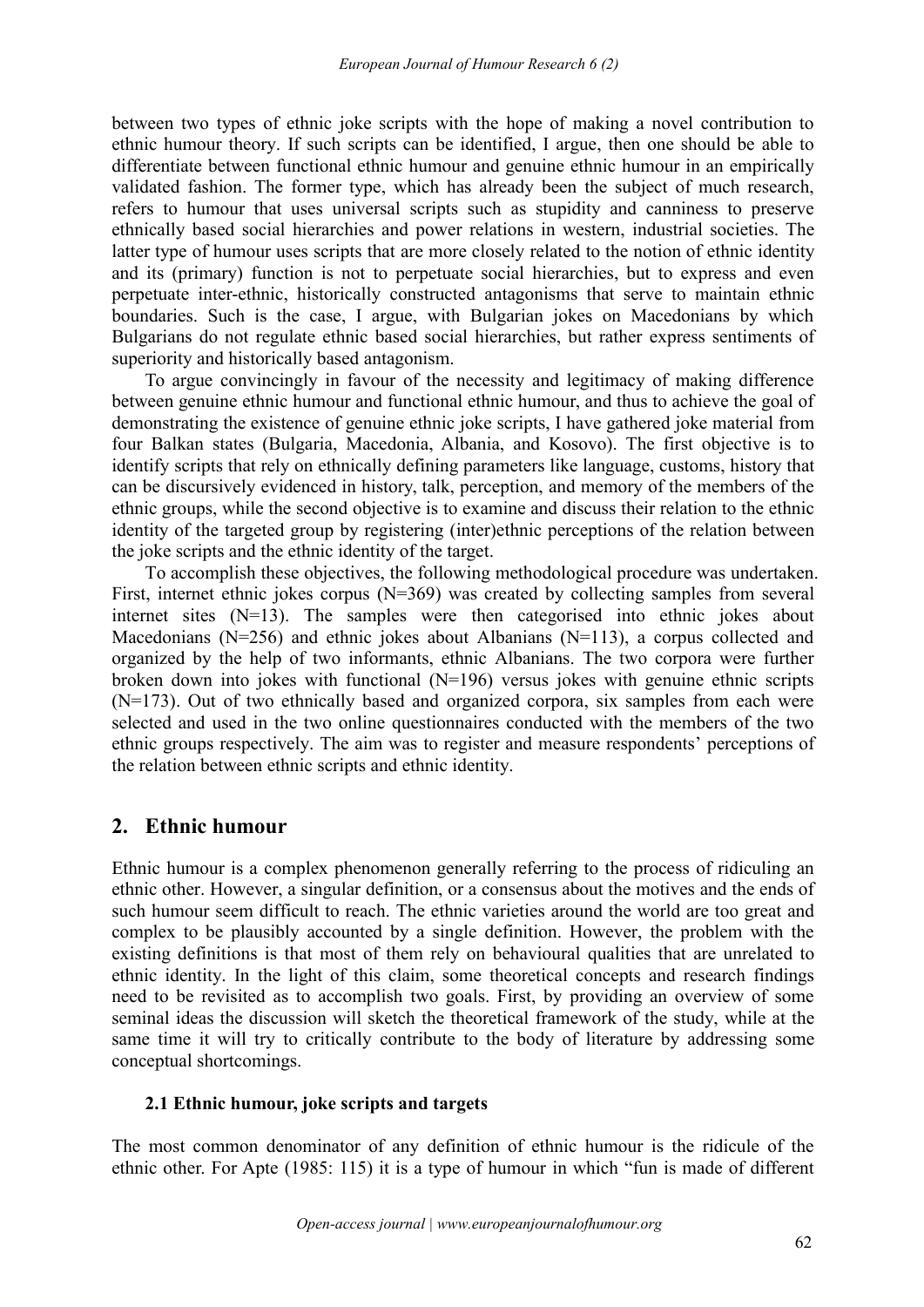traits of a group and/or its members thanks to their social, political, cultural, religious and economic background"; for Schultz ethnic humour is an "invective humor directed at racial and nationality groups, denigrating alleged attributes of those groups" (1989:167); and a more recent definition by Gonzales and Wiseman explains that ethnic humour is phenomenon in which "one culture seem superior by comparing or making fun of idiosyncrasies of other cultures including dialect and traditions." (Gonzales & Wiseman 2005: 173.) There is no doubt that ethnic humour portrays an asymmetrical relation in which the joker manifests his superiority through a ridicule directed towards a specific ethnic group. The problem is not who is being laughed at, but how. The target of ethnic humour is always an ethnic group, but its contents, as studied so far, is rarely, if ever ethnic. Despite authors' recognition of ethnic identity as related to specific, idiosyncratic traits, most of the analysed material are jokes that portray the targets in a rather universal, non-ethnic manner. In Apte's own words, the most common ethnic jokes tend to portray the target ethnic group as "stupid, ignorant, or unclean" (Apte 1985: 115).

In a similar fashion one of the most prolific authors on the subject of ethnic humour, Christie Davies, explains that the central theme of ethnic joking is "pinning of some undesirable quality on a particular ethnic group in a comic way or to a ludicrous extent" (Davies 1990: 4). Despite the great number and variety of ethnic groups throughout the world, the number of these qualities as Davies' work has shown is very low (1990; 1998). The two most frequently occurring such qualities, also termed joke scripts, are stupidity and canniness, and their ascription is guided by implicit cultural rules. The script of stupidity for example is regularly distributed along a centre-periphery axis in which the social majority which occupies the centre and defines acceptable norms and values pins this quality to the marginalized ethnic minorities occupying the societal periphery in an attempt to perpetuate an ethnic based hierarchy (Kuipers & Ent 2016), or to preserve social normality (del Rio 2013). The rules underpinning the ascription of this script, as laid out by Davies, state that targets are people who live on the periphery of the joke tellers, are perceived as culturally ambiguous, backward, and provincial people with strange archaic customs. Most often these are rustic people, or immigrants in search of unskilled and low-prestige manual work, or close neighbours and ethnic groups who have historically shared the territory and who share the same cultural background or even speak a similar or identical language with the joke tellers. Additionally, these are often people who have failed to succeed in an open and competitive system.

Although these assumptions can be supported by a great number of jokes, there are some conceptual challenges throughout the theory. Number of studies have offered findings that do not easily fit into Davies's conceptions. Genova's study on Bulgarian humour (2011) has demonstrated how ethnic groups like Romani are never represented as stupid despite their status as a socially marginalized groups. In contrast, their marginalization is accomplished through other scripts such as 'thieves', 'liars', or 'unclean'. Genova has also shown (2014) how the opposition of stupid versus canny do not apply to Armenians, one of the two target of Bulgarian ethnic humour, who are represented in joke lore no differently than Bulgarians themselves. Popescu's study of the Romanian ethnic humour on Romani (2011) shows an ambiguous tendency of representing Romani as stupid and canny at the same time. Specifically discussing the script of stupidity, Liisi Laineste (2005) demonstrates the challenge that the Estonian material presents to some of the assumptions made by Davies, especially the assumptions on the rules and patterns governing the ascription of 'stupidity'. The material Laineste uses shows that some joke targets in Estonian jokelore do not easily fit into Davies criteria of stupidity script ascription, as is the case of the Chukchis (an indigenous population inhibiting the eastern-most area of Russia), who despite not sharing territory, language, or culture with the Estonians are the most popular targets of Estonian ethnic jokes.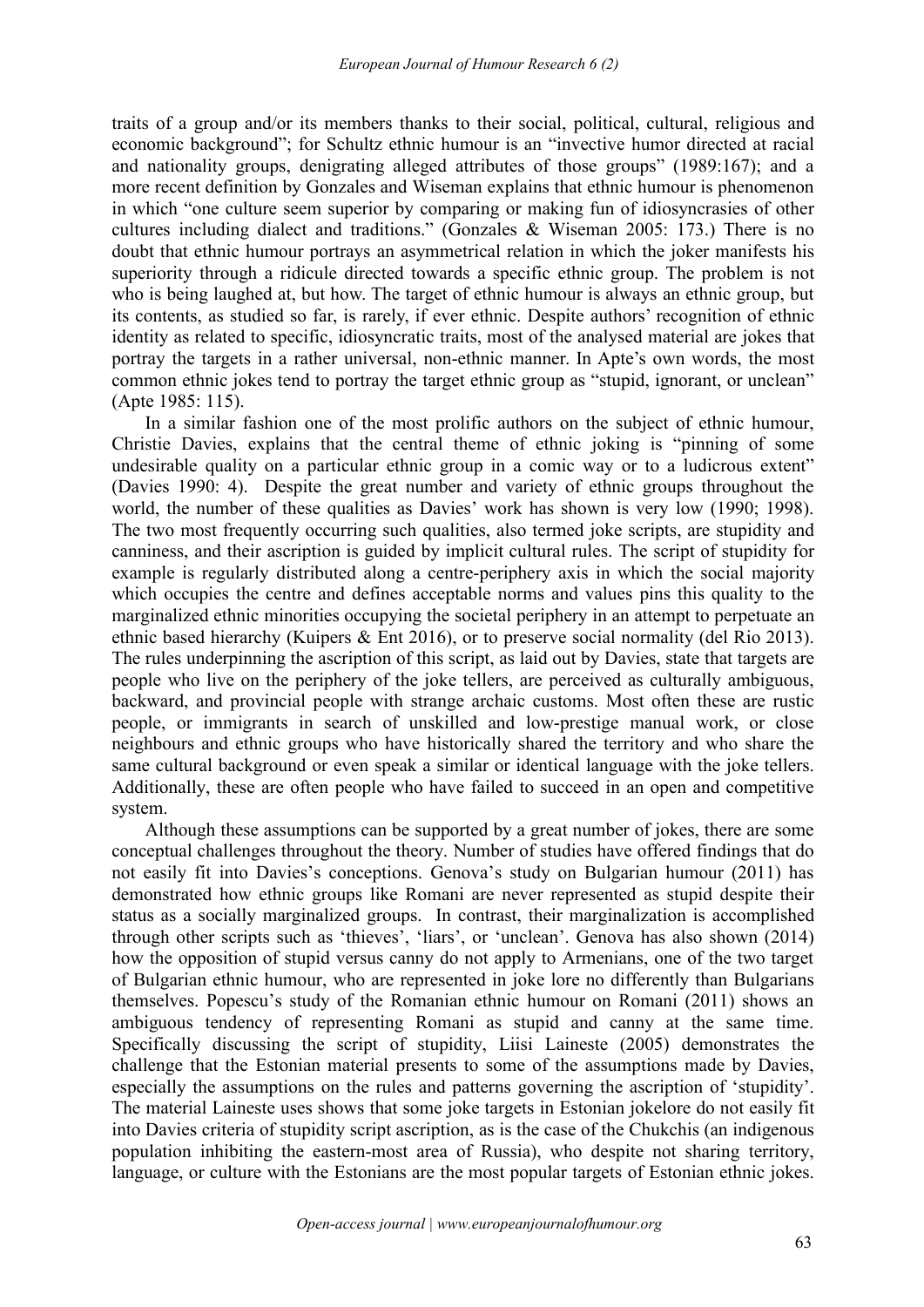At the same time, the Estonian material poses a challenge to the claim that ethnic jokes are told downwards, since jokes in Estonia are made on ethnic groups higher up the social scale (e.g. Estonians about the Russians). Based on this evidence, Laineste rightfully observes that "Davies' generalisations which are mostly based on jokes in the Anglo-Saxon culture area and might apply to the ethnic humour of all countries fail to consider the possible political and historical idiosyncrasies between capitalist and socialist, closed and open, dictatorial or democratic societies" (2005:22).

Similar criticism can be levelled at the Dutch social anthropologist Giselinde Kuipers (Kuipers 2000; Kuipers & van der Ent 2016) whose studies on ethnic humour in the Netherlands demonstrate that ethnic humour mirrors identity politics and reflects the relations between jokers and joke targets. Ethnic jokes help the social centre to perpetuate an ethically based social hierarchy by humorously marginalizing the ethnic and national minorities who are always presented as stupid, backward, dirty, criminal, poor, lazy and so on (Kuipers & Ent 2016). The joke targets, according to Kuipers are different problematic immigrant ethnic communities with low socio-economic status who failed to adapt, and therefore are considered a threat (Kuipers 2000). The argument is resonant with Davies' view (1990) that the rise of the ethnic jokes, especially those based on the script of stupidity, stem from the rise of modernity, and the adherent processes of modernization and industrialization which necessitated 'imported' cheap labour immigrants only to be laughed at because they failed to adopt to the capitalist market logic. Following this logic one easily gets caught up into the assumption that "ethnic jokes flourish when a nation absorbs a large wave of immigrants who are unable or unwilling to assimilate rapidly. At such moments, ethnic jokes serve as agents of social control (Boskin & Dorinson 1985:155; Davies 1990; Boxman & Shifman 2015:522).

The problem here is not the validity of the conclusions, but the need to resist the challenge of generalizing them beyond the scope of capitalist industrialized societies. These societies, based on their own particular economic and historic contingencies, structure and organize social relations in specific manners different than those in other non-industrial, non capitalist societies. No doubt the connection between modernity, industrialization, immigration and the ascription of stupidity to certain groups of people works well in the western societies. The challenge in this respect are the non-industrialized, non-capitalist societies, where the rate of immigration is much lower or non-existent. However, this does not mean that such societies do not ascribe stupidity or laziness to ethnic groups. Bosnians for one, the old time favourite targets of all ex-Yugoslav nations, have been targeted for stupidity prior and after the dissolution of Yugoslavia, although they have never occupied any periphery, nor were they immigrants or low wage workers. Very likely, the humour on them was deployed in order to make them appear socially peripheral without actually occupying such status in society. More importantly, the whole nexus of sociopolitical and historic circumstances in the Balkans is marked by neverending interethnic struggle, contestation and conflict represented, perpetuated and contested in variety of discourses, humour included. Thus unlike the material from the western societies – jokes operating on non-ethnic scripts that perpetuate social hierarchies – the material from the Balkans will hopefully show that there are inter-ethnic jokes between neighbouring countries that do not operate on stupidity scripts, but instead, are either based on scripts more closely related to ethnic identity, or are products of unique historic and political relations between the countries. As such, they do not enhance social hierarchies within a single society but instead, express and perpetuate identity related interethnic anxieties. The Balkan joke material, mostly joke lore ridiculing Macedonian will hopefully show this, and thus contribute to the ethnic humour theory with novel assumptions stemming from humour material and ethnic-historic circumstances that are different from the industrial, capitalist west.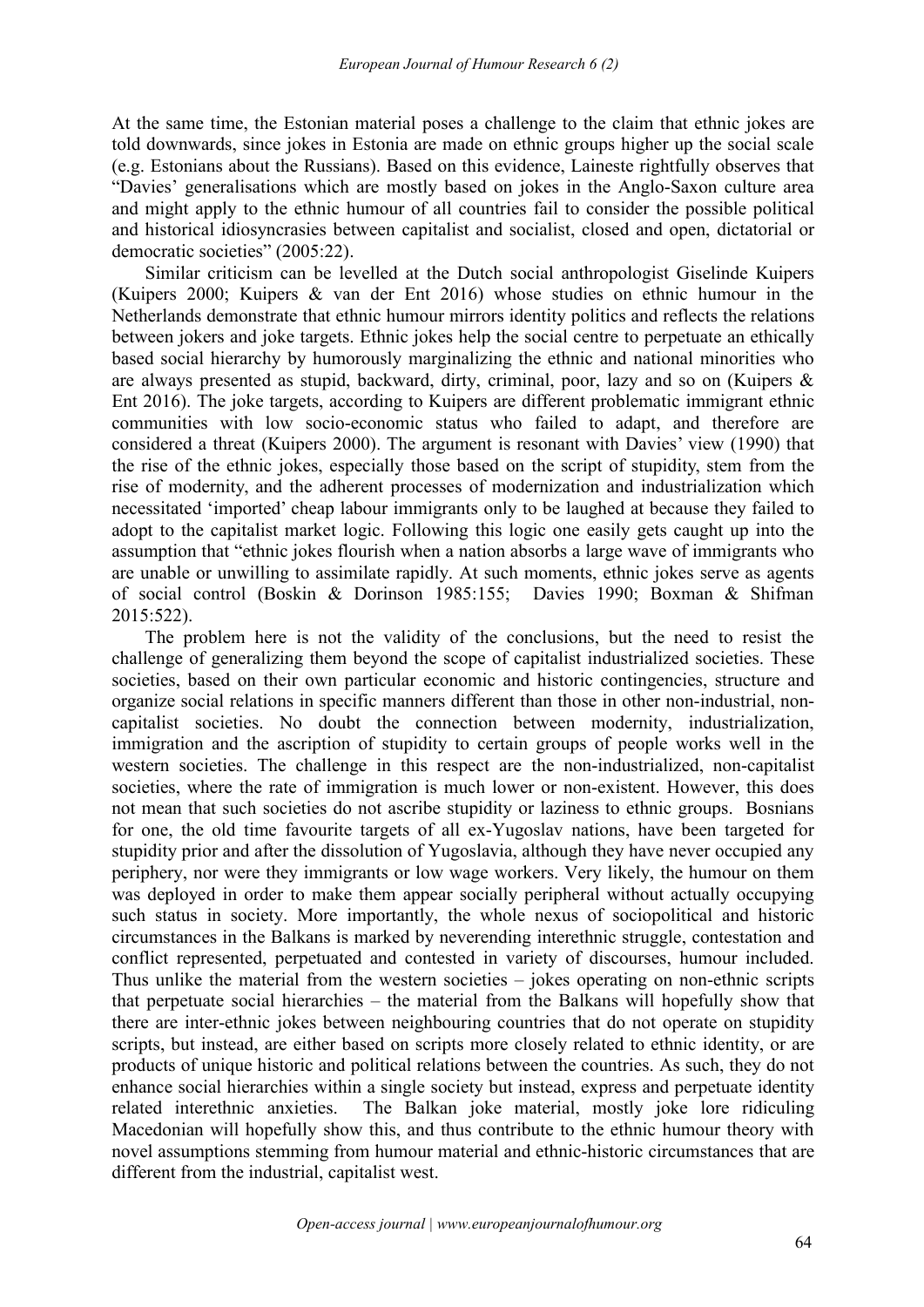#### **2.2 Functions ofethnic humour**

One of the key functions of ethnic humour is to "define and redefine the boundaries of socially differentiated groups" thus demarcating 'us' from 'them' (Apte 1985: 55). This "enables members of an in-group to enhance their feelings of group identity and cohesiveness while excluding and emphasizing their differences from members of an out-group" (Martin 2007:18). Or as Sollors nicely explains "laughing at others is a form of boundary construction", adding that "the community of laughter itself is an ethnicizing phenomenon, as we develop a sense of we-ness in laughing with others" (Sollors 1986: 132).

But very often the humour which asserts superiority over a subordinated and ridiculed ethnic minority is adopted, reworked and turned back at the ridiculing majority. As Boskin and Dorinson explain, "the resulting derisive stereotypes were adopted by their targets in mocking self-description, and then, triumphantly, adapted by the victims of stereotyping themselves as means of revenge against their more powerful detractors (Boskin & Dorinson 1985: 81). Thus, ethnic humour functions as a subversive means of liberation and a weapon of revenge against those in power (Boskin & Dorinson 1985; Lowe 1986). This double edge functionality as means of an attack (ridicule) and a defence (weapon of liberation) is neatly captured in Rappoport's metaphor "sword and shield", who explains that "depending on its context, such humour can be offensive, aimed at ridicule of a stereotyped group; defensive, aimed at protecting the group from ridicule; or both" (2005: 1).

The conflict between ethnic groups can also be managed by using humour as a peaceful mode of lessening tension and hostility, and lowering fear (Lowe 1986; Schutz 1977, 1989). The idea is well captured by Schutz (1989) who contends:

that which is being aggressively ridiculed becomes familiar through its pleasurable exposure. It becomes subject to rational criticism, rather than prejudiced hostility. A feared "trait" of a rival ethnic group is treated as a laughable foible and, thereby, the in-group become [tolerant] of the foreign. In turn, the ethnic target of the humour is more acceptable in the larger society, and the minority group comes to see itself and the objectionable features of its behaviour in the light of the standards of the larger society.

(Schutz 1977: 259)

Although well explained, the idea that ethnic humour can promote rational criticism and tolerance is somewhat difficult to believe , especially in contexts where the nature and intensity of intergroup conflicts are such that humour may function more as an abrasive tool of conflict and boundary maintenance rather than social lubricant of fostering intergroup communication and acceptance (Martineu 1972). Given that ethnic humour is based on stereotypes and pinning down of negative qualities, it is a real challenge to find convincing empirical evidence that calling someone stupid, lazy, or sexually inept can lead to rational criticism, tolerance, and acceptance. In the end, making the ridiculed minority see its 'objectionable' character is far from a mode of interethnic tolerance and acceptance.

Perhaps, using gross and general stereotypes to mitigate interethnic tension, reduce conflicts, displace violence and aggression, and to lubricate everyday communication is possible in some multiethnic societies such as Hawai'i (Oshima 2000), where groups are ethnically mixed, and where people understand and respect each other's ethnic cultures and are sufficiently confident about them. In such multiethnic societies, people are able to express stereotypes with pride and even joy (Oshima 2000: 42). In such circumstances, the existence and use of healthy ethnic humor symbolizes peaceful ethnic relations and mutual respect. But Balkan societies are not societies of this kind, therefore these assumptions are difficult, if possible at all, to adopt. In this respect, it is expectable that the humour produced in the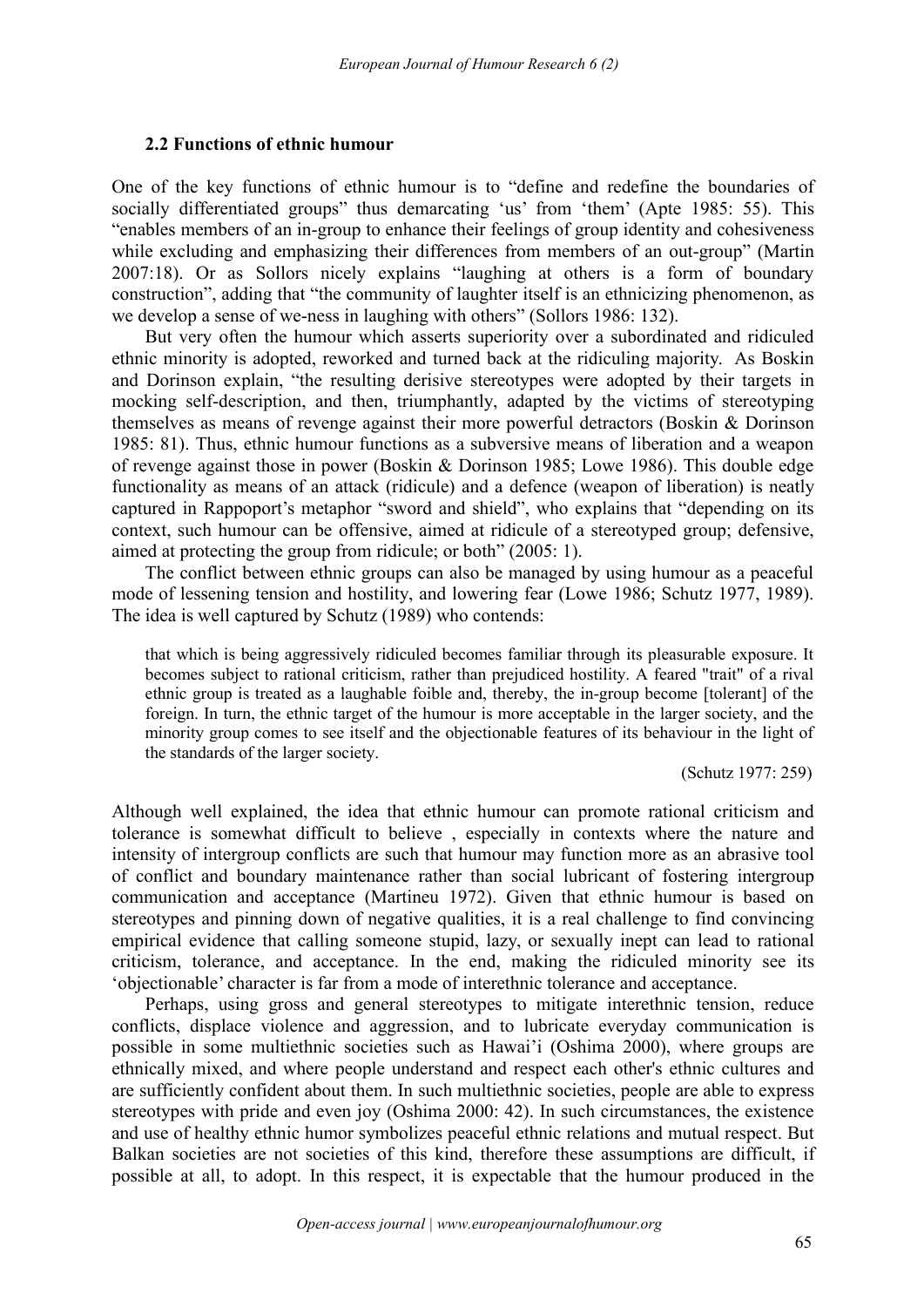Balkans whose history is overwhelmed with instances of national conflicts and contestations, will to a certain extent manifest the underlying circumstances, acting more as a tool of conflict perpetuation than of lubrication and acceptance. Moreover, it is also conceivable that the perpetuation of these conflicts is aided by the proliferation of joke scripts that are ethnically insensitive, such that they widen the gap between the ethnicities by trodding on ethnically sensitive neuralgic spots of ethnic identity. This study seeks to identify and to provide a plausible account of their relation to ethnic humour.

## **3. Data and methodology**

During the first procedure, two data corpora were created: jokes about Macedonians ( $N =$ 256), and jokes about Albanians (N=113). The samples were harvested from several Bulgarian, Serbian, Macedonian, and Albanian websites, all listed in the Appendix 1 (list of internet resources). The first three groups of resources provided jokes about Macedonians, while other three (Serbian, Macedonian, and Albanian sites) were used as resources to collect jokes about Albanians, a corpus collected and organized by the help of two informants. The aim of collecting these samples was to identify the truly idiosyncratic ethnic jokes with scripts that relate to ethnic identity markers. Identifying such scripts was first undertaken by the researcher and then double-checked with another coder (a colleague) who was briefed on the concept of ethnic identity markers and asked to single out only those jokes where such markers may be identified. To examine the status of these jokes scripts as manifestations of identity markers two questionnaires were created. For that reason, twelve jokes were selected, six per each questionnaire.

The questionnaires, the English translations of which are given in Appendices 2 and 3, are organized in three parts. The first five questions are demographic questions (gender, age, education, profession, and place of living). Questions 6-11 are based on jokes that represent the ethnic other in two roles, as a target (q6-q9) and as a joker (q10 and q11) followed by Linkert scale questions registering the degree to which respondents agree or disagree with the manner (the particular script by which) the ethnic other is presented in the joke. Question 12 is an open end question which asks respondents to provide a more elaborate answer on their responses to the previous questions. Questions 13 are 14 are based on experimentally designed jokes by manipulating the joke target. The original jokes have a target of the same ethnicity as the respondent, which in the questionnaire was replaced with a member of the other ethnic community. Thus, the two jokes originally targeting Macedonians were turned into jokes targeting Albanians and offered to Macedonian respondents. The same procedure was done with jokes targeting Albanians being replaced with Macedonians as joke targets and offered to Albanian respondents. While questions number 13 and 14 asked the respondents how much they agreed that the (manipulated) scripts are closely related to the target (the deliberately substituted one), question 15 asks the respondents to evaluate whether by changing the joke target (practically reverting the joke in its original form), the joke will make more sense.

The two questionnaires created by the use of Google forms platform were written in the mother tongue of the respondents and were posted online (links are provided in Appendices 2 and 3) in the period between April  $3<sup>st</sup>$  and April 17<sup>th</sup> 2017. Links to the questionnaires were posted on the Facebook pages of the South East European University,<sup>[1](#page-14-0)</sup> Facebook page of "Anketi" (surveys),<sup>[2](#page-14-1)</sup> and was additionally send to friends, family members, colleagues, with the request to forward it to their friends and colleagues. Initially more than 5000 people were targeted. However, the questionnaires were responded by a very low number of people (MK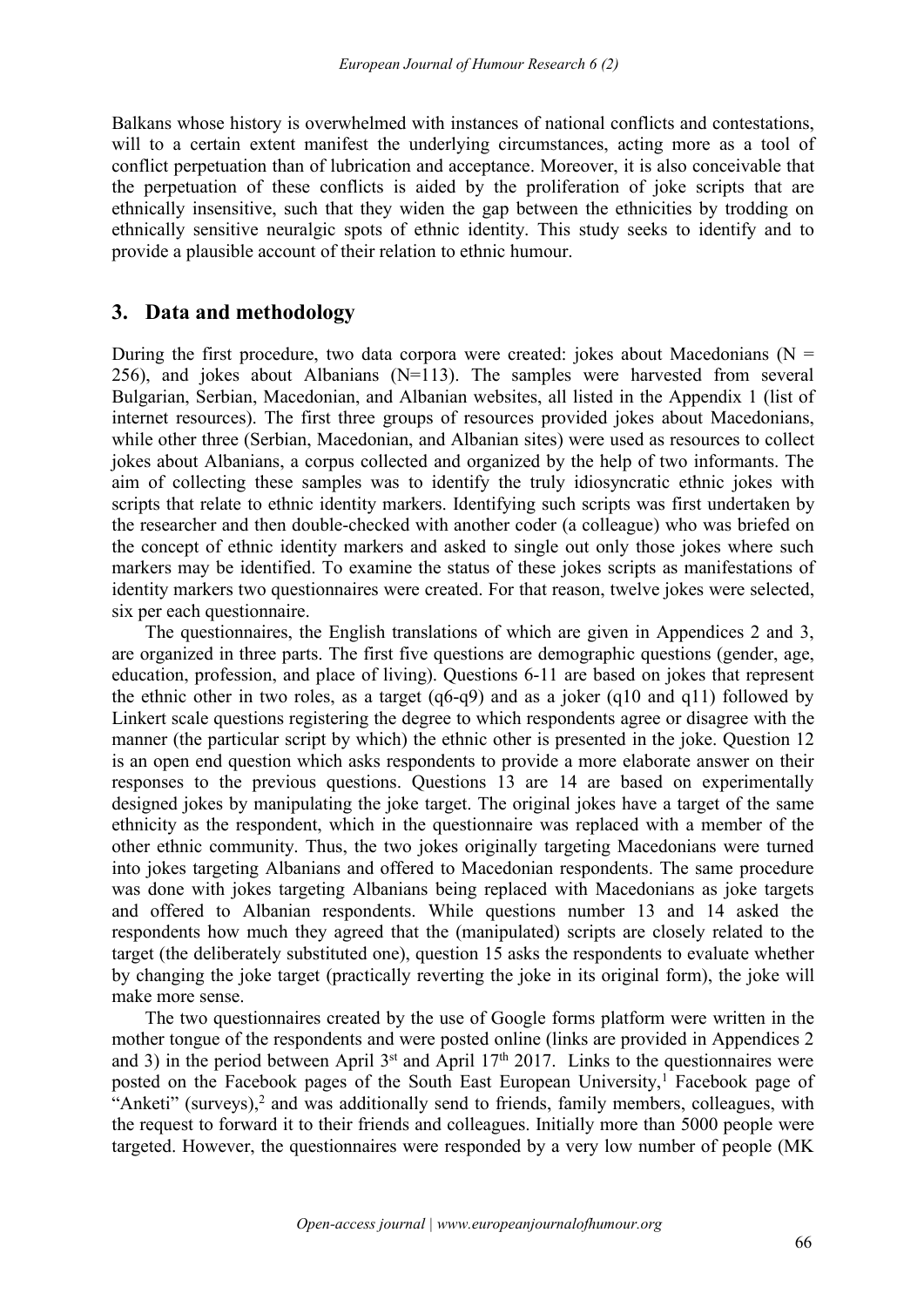$= 94$ ; ALB  $= 24$ ), a response rate indicative of the cultural and ethnic based willingness and habit of participation in any form of opinion survey.

## **4. Making sense of the data: historic background and identification of ethnic scripts**

To facilitate readers' understanding of the joke selection and categorization processes that are studied here, and also of the responses by the respondents and the interviewees, a short account of place of ethnic Macedonians and ethnic Albanians in the nation formation period of the late 19<sup>th</sup> and early 20<sup>th</sup> century can help shed some light on the present day perceptions and predicaments held by the two communities.

Ill-fated Macedonia is the only current country in the Balkans which did not gain independence from the Ottoman Empire in  $19<sup>th</sup>$  or the early  $20<sup>th</sup>$  century. The historically most significant year for Macedonians – 1903 – witnessed an unsuccessful uprising against the Turks. The aftermath was devastating as many revolutionaries (*komitadjis*) were either captured by the retaliating Turks, hunted down by the interest-driven, Ottoman helping Bulgarians, or betrayed by Macedonian brethren. Ten years later, the ideal of free united Macedonia was completely crushed as a result of the two Balkan wars (1912 and 1913) and the resulting Bucharest Treaty from 1913 according to which the territories populated by Macedonians were divided between Greece, Bulgaria, and Serbia. This is the historic root of much of modern day anxiety among Macedonians themselves as well as of the antagonisms that exists between Macedonia and its neighbours. Indeed, despite Macedonia's 1991 independence from Yugoslavia, neighbouring countries have refused to recognize its national identity (language and history included). Instead, Macedonian national identity has been incessantly disputed, negated and made fun of by all its neighbours.

In Macedonia, the failure to establish a nation-state and unite its people and lands during the period of national formation, the accompanying sentiments of nostalgia for the loss ofthis national ideal of 'wholeness', and the continuously haunting feelings of brotherly betrayal and national divisions are all materially manifested across institutional (anthem, history), cultural (literature, music, art), and even banal (flags, postcards, key chains) national discourses. Fortunately or not, some of these culturally intimate dilemmas and anxieties are also encapsulated in present day ethnic humour about Macedonians, which the next section will show.

The Albanian ethnicity has experienced somewhat similar fate as Macedonians, since the territories populated by Albanians were divided between the Ottoman Empire, Serbia, and Montenegro with the 1878 Berlin Treaty. However, this did not discourage Albanians to continue their military actions (revolts and uprisings) mostly against the Ottoman rule, and to gradually succeed in creating a modern nation state of Albania in November 1912. The problem, however, was the Albanian population who stayed outside the borders of the new state, located in west Macedonia, Montenegro, and south Serbia (present day Kosovo). These territories, along with the population were integrated in Yugoslavia and a status as autonomous province was granted to Kosovo in 1974 only to be revoked in the early 80s. During the 80s, student protest in Kosovo took on nationalist overtones, which resulted in a harsh retaliation by Yugoslav authorities that included discriminatory policies and even military interventions. After the dissolution of Yugoslavia it was only matter of time before the Albanian nationalism repressed in Kosovo would transform into the Kosovo Liberation Army, which formed in 1996. The KLA waged a series of guerilla actions against the Yugoslav occupation. These actions gradually escalated into a full blown military conflict in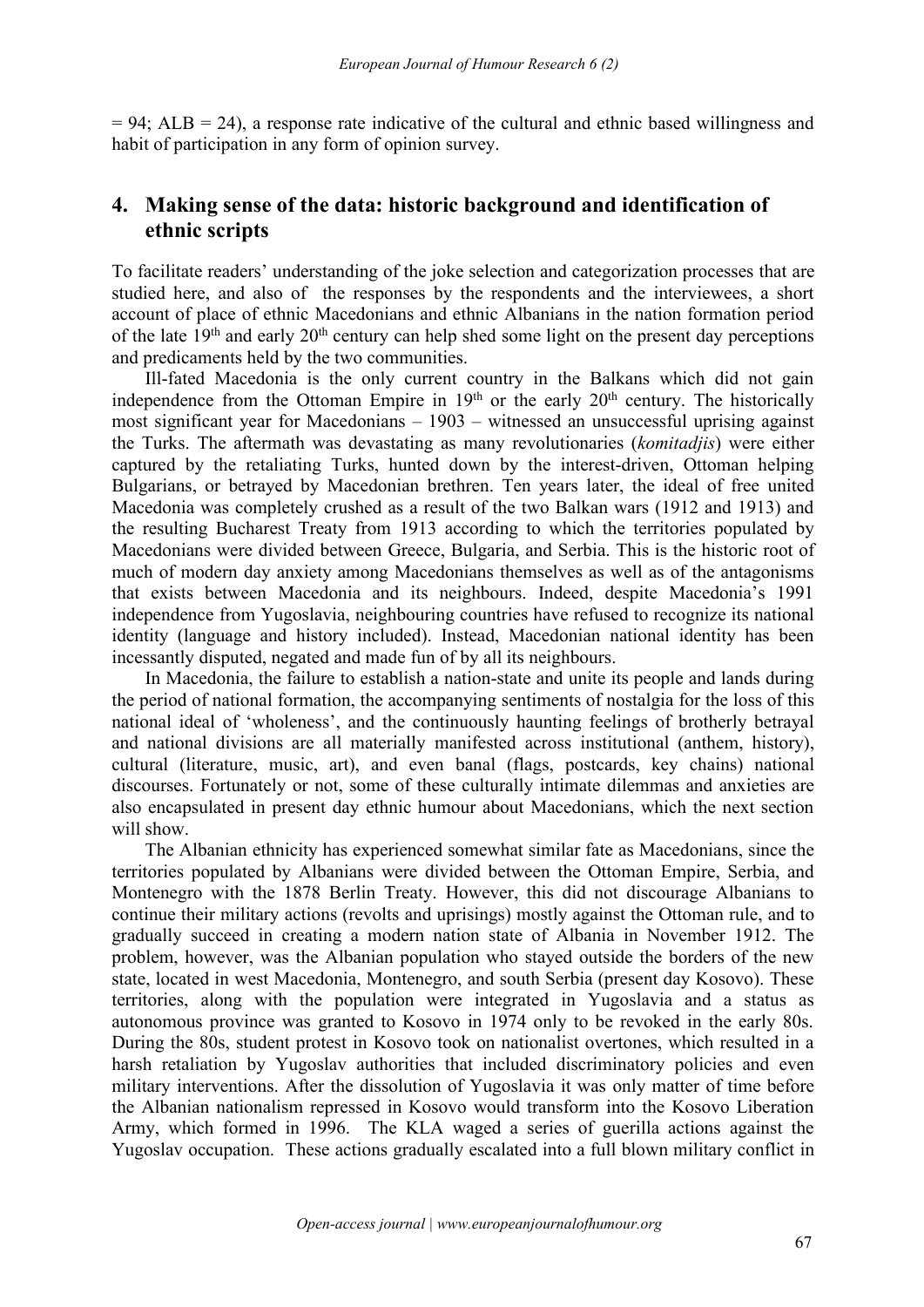1998-1999 (War of Kosovo). Ultimately, Kosovo gained its independence in 2007 with the huge support of US.

On one level, the social marginalization and segregation of ethnic Albanians, especially those who mostly lived in rural areas or were undereducated as a result of political oppression, was sufficient for them to be portrayed as backwards and stupid. Yet, on another level, popular discourses on ethnic Albanians' religiosity and of their devotion to family and ethnic group has combined with knowledge of the armed conflicts involving ethnic Albanians (from Ottoman, through Yugoslav to Serbian times) to construct social stereotypes of Albanians as aggressive, solidary, and temperamental members of a united community, as the humour material will show.

# **5. Results**

### **5.1. Jokes**

Having explained the joke collection and selection procedures, in this section I present the findings with some accompanying comments and additional explanations. The results are presented in Table 1 which shows the resources, the number of jokes collected and their categorization based on the script types identified.

| <b>Resources</b>             | <b>Functional ethnic scripts</b>                                   | <b>Genuine ethnic scripts</b>                                                                                                                         |  |  |  |
|------------------------------|--------------------------------------------------------------------|-------------------------------------------------------------------------------------------------------------------------------------------------------|--|--|--|
|                              | Stupidity $(N=15)$                                                 | Language $(N=45)$<br>National identity $(N=32)$                                                                                                       |  |  |  |
| Bulgarian sites<br>$(N=165)$ | Sexuality $(N=12)$<br>Laziness $(N=3)$<br>Territorial size $(N=5)$ | National history $(N=24)$<br>"The whole world is Macedonian" $(N=18)$<br>Other ethnic scripts: betrayal, cowardice,<br>"wholeness" nostalgia $(N=11)$ |  |  |  |
| Serbian sites<br>$(N=23)$    | Stupidity $(N=5)$<br>Miscellaneous $(N=3)$                         | Language $(N=15)$                                                                                                                                     |  |  |  |
| Macedonian<br>sites $(N=68)$ | Cunningness $(N=57)$<br>Self-disparagement $(N=9)$                 |                                                                                                                                                       |  |  |  |

| Table 1. Jokes about Macedonians |  |
|----------------------------------|--|
|----------------------------------|--|

The majority of the jokes from the Bulgarian corpus ridicule the Macedonian language for being a Bulgarian dialect ("Why did the Bulgarian king Simeon and the Macedonian president manage to understand each other well? – Because they both speak broken Bulgarian"), or ridicule Macedonia(ns) for being Bulgaria(ns) as in "What do you get when a Macedonian takes a bath? – Pure Bulgarian!" The second most frequent group of jokes are those that ridicule and deny the existence of Macedonian history, such as "An announcement found in a Skopje [capital of Macedonia] book store: The History of Macedonia is out of stock, those interested in getting a copy may order it via SMS". Additionally, a smaller part of jokes tentatively classified as genuine ethnic jokes use the script "the whole world is Macedonia" to ridicule Macedonians' overblown feeling of global, pan-historic importance as in "Yuri Gagarin is the first Macedonian in the cosmos", or to target Macedonians for being traitors, cowards, and people obsessed with the dream of united Macedonia. Worth noting here is the fact that these scripts can equally be considered negative national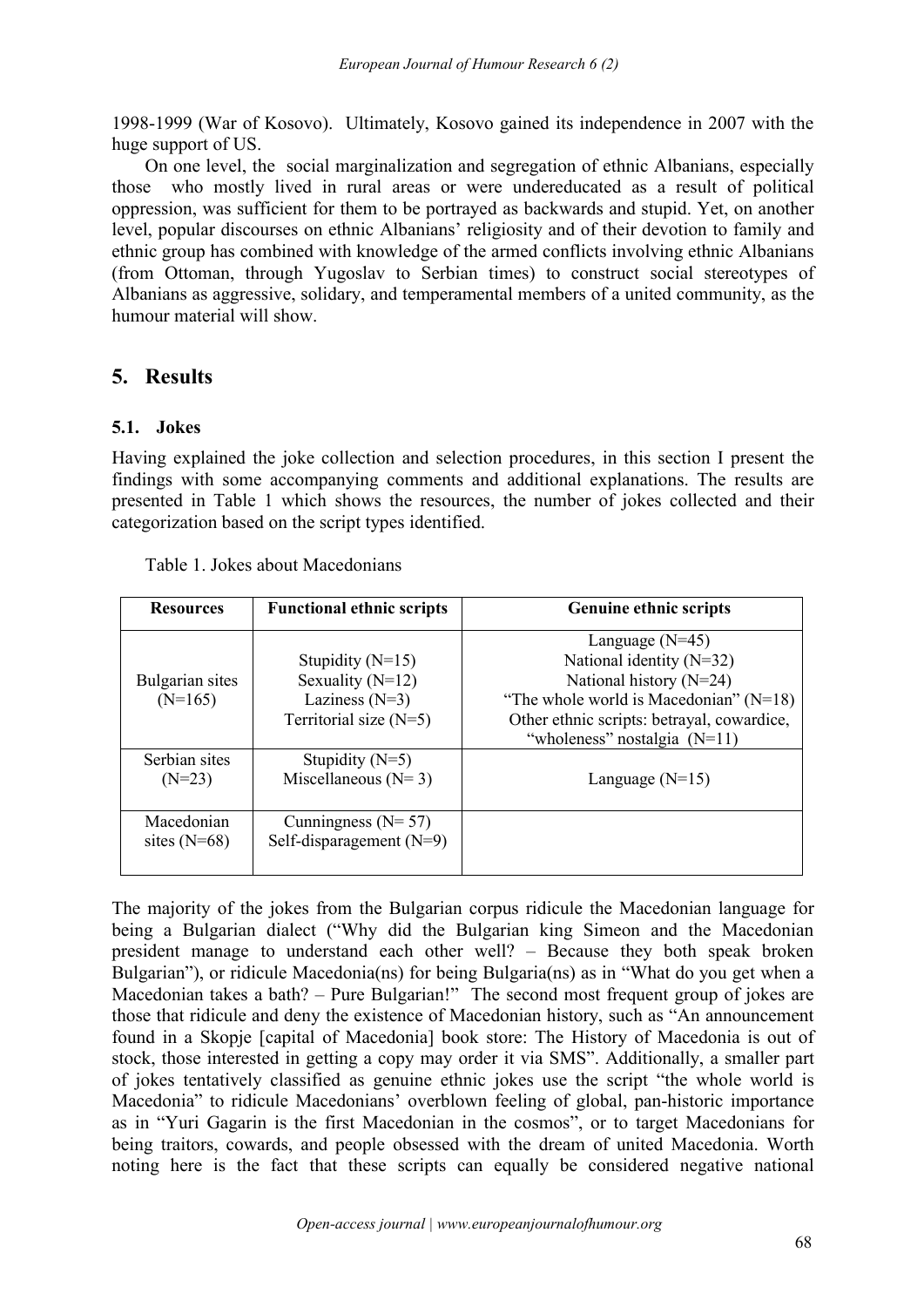stereotypes based on behavioural traits rather than distinctive and defining national attributes. In this respect, the analysis will try to demonstrate that these, otherwise general socially negative stereotypes may be brought to close relation to the ethnic identity of Macedonians. The three jokes from this group were selected for the questionnaire. They have the following scripts: betrayal, cowardice, and 'wholeness nostalgia". The reasons for not including jokes that ridicule Macedonian history, language, or national identity in the questionnaire were to avoid insult and ridicule in the light of the fact that the examined population was Albanian, but also the personal belief that Albanians, regardless of their feeling for Macedonians are aware of the ethnic differences between Macedonian and Bulgarian national identities.

In the Serbian joke corpus, the majority of the jokes make fun of the Macedonian language, in particular, the post-positioned definite article occurring at the end of the nominal phrases, the Macedonian lexis for sounding funny, and the Macedonian linguistic ineptness to speak good Serbian. Due to their insult potential, these were not considered as proper material for further investigation (questionnaire). The other category of jokes, less in number, ridicule Macedonians for stupidity, poverty, dishonesty and the political situation they are in. Finally, as expected, the Macedonian joke corpus mostly represents the joke tellers as either superior or smarter, and better adapted (Hobbes) usually in multiethnic jokes. A smaller number of jokes present Macedonians as canny or self-pitying. The three jokes form this corpus selected for the questionnaire have the following scripts: canny/poor; ill wishing for the neighbour, and patriotism through malice.

| <b>Resources</b>             | <b>Functional ethnic scripts</b>                              | <b>Genuine ethnic scripts</b>                        |
|------------------------------|---------------------------------------------------------------|------------------------------------------------------|
| Macedonian sites<br>$(N=15)$ | Stupidity $(N=9)$<br>Politics $(N=5)$<br>Religion $(N=1)$     |                                                      |
| Serbian sites<br>$(N=40)$    | Attitude jokes $(N=12)$<br>Poverty $(N=9)$                    | Language $(N=19)$                                    |
| Albanian sites<br>$(N=58)$   | Cunningness (27)<br>Stupidity (22)<br>Physical defect $(N=2)$ | Aggression? $(N=3)$<br>Political sentiments? $(N=4)$ |

Table 2. Jokes about Albanians

The Albanian joke corpus differs in few significant aspects. First, unlike the Macedonian corpus, truly ethnic scripts are hard to identify. Those which come closestare from the Serbian resources, as the historically based antagonism between the two ethnicities is the strongest. However, this corpus mostly ridicules Albanians for their inability to pronounce the interdental /l/ sound often softening it and pronouncing it as a palatal /lj/ sound. Since this ridicule and the attitude jokes they appear in are offensive to Albanians, these jokes were not used in the questionnaire. Therefore, the jokes used in the questionnaire are all from the Albanian corpus. Three of these jokes operate on universal joke scripts such as stupidity, canniness, and bad smell whereas the other three rely on the scripts of aggressive behaviour, interethnic relations, and political attitudes, which can equally be considered universal behavioural traits rather than ethnic attributes. However, the specific circumstances and relations that these scripts enact (relations to specific ethnic groups like Serbs, or specific political others like America) indicates that they might hold a deeper connection to ethnic identity and its perception when compared to scripts on stupidity or canniness. Some of the questions in the questionnaire were designed to test this hypothesis.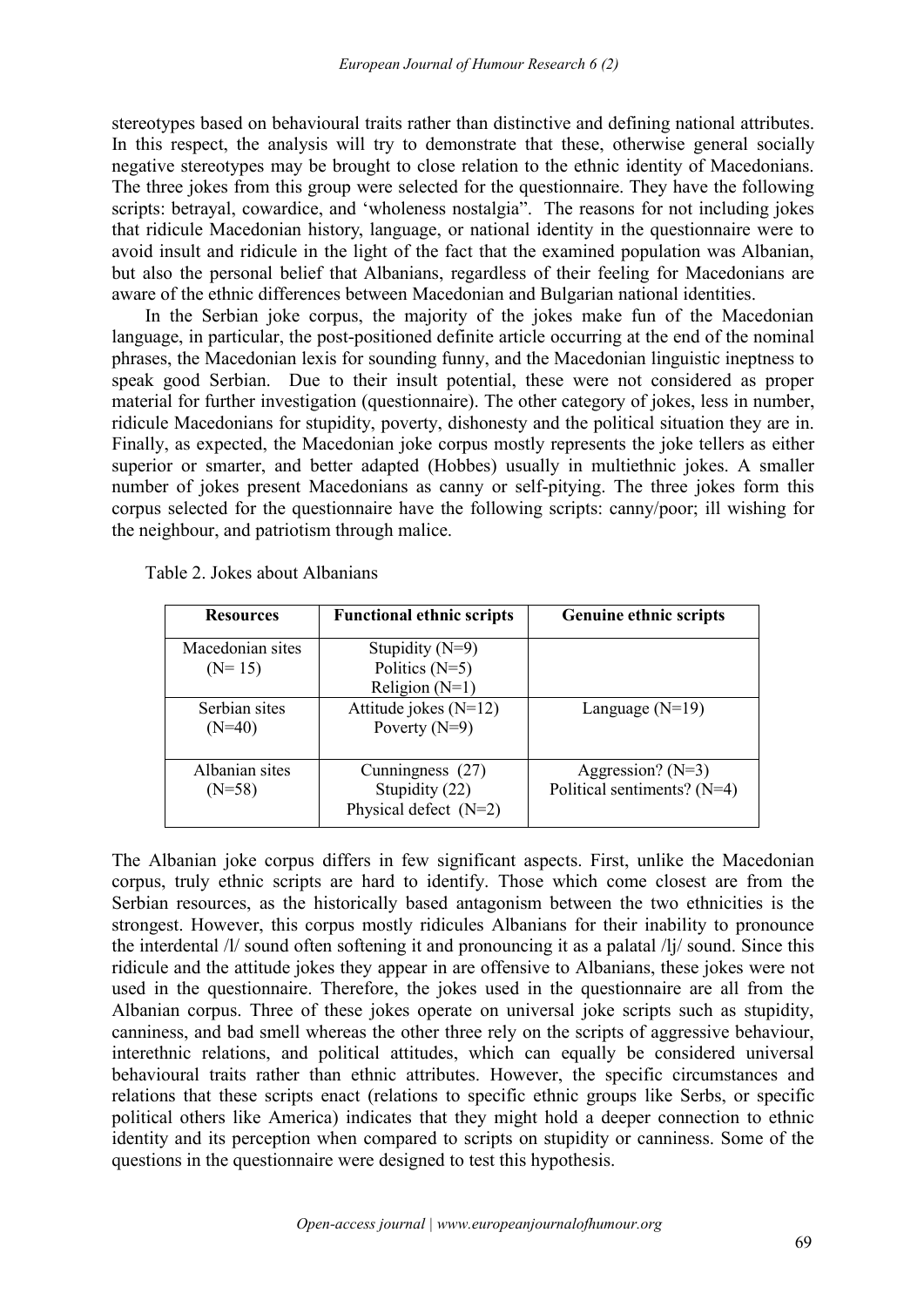## **5.2 Questionnaires**

The results of the questionnaire are represented in the Table 3 bellow. For convenience the two answers on the left side of the Linkert scale spectrum ('completely agree' and 'agree') were merged into single category, represented here as 'agree'. The same was done with the values on the right side of the scale ('completely disagree' and 'disagree'). The middle column between Agree and Disagree represents the 'neither agree nor disagree' answers.

|                | <b>Macedonian questionnaire</b><br>(jokes about Albanians) |                  |       | Albanian questionnaire<br>(jokes about Macedonians) |                                                            |                  |       |                 |
|----------------|------------------------------------------------------------|------------------|-------|-----------------------------------------------------|------------------------------------------------------------|------------------|-------|-----------------|
|                | Joke script                                                | <b>Responses</b> |       |                                                     | Joke script                                                | <b>Responses</b> |       |                 |
|                |                                                            | Agree            | N/N   | <b>Disagree</b>                                     |                                                            | Agree            | N/N   | <b>Disagree</b> |
| Q <sub>6</sub> | "aggressive<br>behaviour"                                  | 16,2%            | 34,4% | 49,4%                                               | "betrayal"                                                 | 37,5%            | 50%   | 12,5%           |
| Q7             | "stupidity"<br>(+business<br>logic)                        | 36,5%            | 28%   | 35,5%                                               | "cowardice"                                                | 79,2%            | 16,6% | 4,2%            |
| Q <sub>8</sub> | "smell"                                                    | 10,7%            | 32,3% | 57%                                                 | "wholeness<br>nostalgia"                                   | 70,8%            | 25%   | 4,2%            |
| Q <sub>9</sub> | "stupidity"                                                | 20,4%            | 23,7% | 55,9%                                               | "canny" &<br>"poor"                                        | 50%              | 20,9% | 29,1%           |
| Q10            | "interethnic<br>relations" +<br>"cunny"                    | 25,9%            | 42,9% | 31,2%                                               | "Ill-wishing<br>for the<br>neighbour"                      | 50%              | 29,2% | 20,8%           |
| Q11            | "political<br>attitudes"<br>("love for<br>US'              | 25,8%            | 38,7% | 35,5%                                               | "patriotism<br>through<br>malice"                          | 70,9%            | 16,6% | 12,5%           |
| Q13            | "patriotism<br>through<br>malice"                          | 32,3%            | 30,1% | 37,6%                                               | "aggressive<br>behaviour"                                  | 41,6%            | 41,7% | 16,7%           |
| Q14            | "betrayal"                                                 | 11,8%            | 37,6% | 50,6%                                               | "political<br>attitudes (love<br>for US)                   | 37,5%            | 29,2% | 33,3%           |
| Q15            | Would change<br>in joke targets<br>make more<br>sense?     | 49,5%            | 23,6% | 26,9%                                               | Would change<br>in the joke<br>targets make<br>more sense? | 37,5%            | 41,7% | 20,8%           |

Although the results are self-evident, some comments are warranted. The results vary between those where the difference between the answers is large enough (the difference between percentage of respondents per answer is larger than 10%) so the results can be taken as convincing evidence, albeit with certain reservations, that supports the (tentative) conclusions made, and those results upon which compelling conclusions cannot be made.

The answers to questions 6, 8 and 9 belong to the first group. According to these, Macedonians tend to disagree with the image of Albanians as aggressive (q6), smelly (q8), or stupid (q9). Albeit the fact that half or slightly more than a half of the respondents disagree with this image, the results should be taken as indicating a tendency in a need of further investigation, rather than a trend or widespread opinion given the relative small number of tested subjects (N=94). On the other hand, it is difficult, if possible at all, to draw any plausible conclusions regarding respondents' reactions to the relation between Albanians and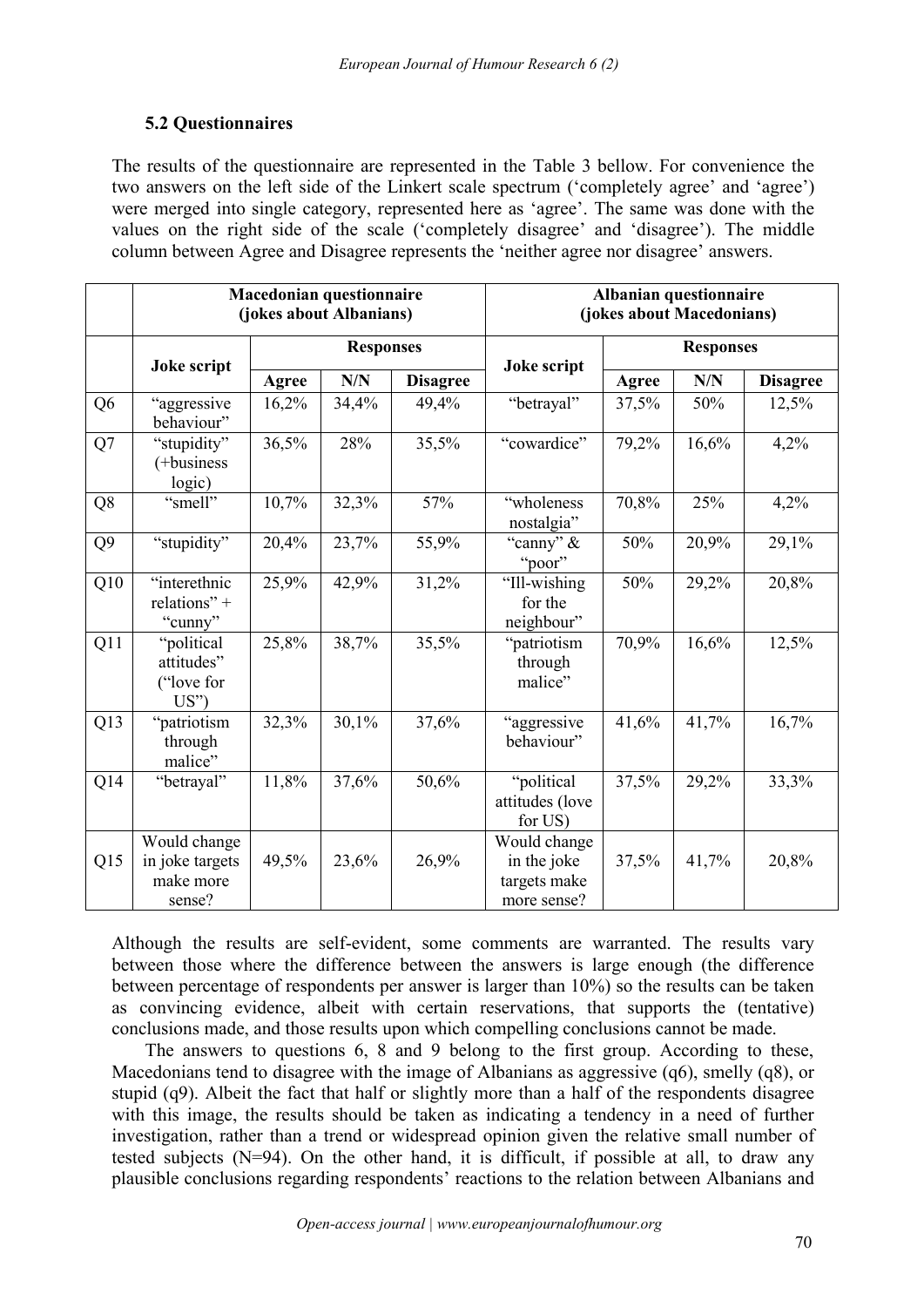the scripts of stupidity  $(q7)$ , canniness and interethnic conflict  $(q10)$ , or political affiliations (q11) pinned on Albanians as the percentages of the answers are equally distributed along the three answers provided (agree, neither/nor, and disagree).

A similar impasse to the drawing of definite conclusions is shown in the respondents' divided opinion on the question whether Albanians manifest patriotism through malice towards the ethnic other (q13). The answers here are equally distributed among the three options (32,3%, 30,1%, and 37,6%). This is not the case with the script of betrayal, which Macedonian respondents find more unlikely to be pinned upon Albanians (50,6% disagree). An almost equally high percentage (49,5%) believe that the scripts of 'betrayal' and 'patriotism through malice' are more closely related to Macedonians rather than Albanians. Although the 49.5% of the respondents who believe that these scripts are more likely to be pinned to Macedonians is not very high it certainly suggests a more pronounced tendency and certainty in the opinion especially in the light of the 22% and 25% difference with the respondents who either disagree or does not agree or disagree.

To sum up, while answers to some questions (7, 10, 11, 13) are inconclusive and insufficient to establish a close relation between the scripts given and the perception of the ethnic group's identity, other questions (6, 8, 9) more strongly suggest that respondents reject the close relation imputed between the scripts and the ethnic identity of the joke target. Interestingly the percentage allocation among all questions except the last, shows a slightly more pronounced tendency towards disagreement with joke scripts (questions 6, 7, 8, 9, 13, 14) or neither/nor attitude (questions 10, 11) with the smallest percentage falling on respondents who agreed with the image of Albanians presented in the jokes. For example, only 16,2% of the respondents agree that Albanians are aggressive, 10,7% that they are smelly, (q8) and 20,4% that they are stupid (q9). This could be interpreted as a tendency to reject the relation between universal scripts such as stupidity and smell, on the one hand, and ethnicity, on the other. Finally, what came as an expected result is the recognition of a stronger and more convincing connection between the scripts of 'patriotism through malice' and 'betrayal' and Macedonian ethnic identity (q 15), a relation confirmed by the Albanian questionnaire.

The results of the questionnaire on jokes about Macedonians, which should be taken with a great grain of salt due to the low number of respondents (N=24), show quite a different tendency when it comes to answers' allocation per option and the percentage difference between answers. Unlike the trend of disagreeing with the image of Albanians created by the jokes used in the Macedonian questionnaire, the dominant tendency here is to agree with the image of Macedonians represented in the jokes. A significant part of the respondents agree that Macedonians are canny (q 9) having negative attitude towards the neighbours (q10), while the majority of them (70% to 79% respectively) think of Macedonians as cowards (q 7), as being nostalgic for the loss of unity  $(q 8)$ , and of manifesting patriotism through malice  $(q$ 11). These results are even more significant when one considers the low level of disagreement among respondents, at times as low as 4,2% (q 7 & 8).

Unlike this high level of agreement in these case, which points to the perception of Macedonians in terms of the joke scripts used, no convincing relation between Macedonians and the scripts of 'betrayal' (q 6), 'aggressive behaviour' (q 13), and political affiliation (q 14) can be established due to equal distribution of answers among the three options. Similarly, a close connection between these scripts and Albanian ethnic identity cannot be established.

According to the mixed results, some scripts (aggression, political, affiliation, betrayal) do not relate to Macedonian ethnic identity as reflected in the Albanian perception of it, while other scripts, most notably patriotism through malice, wholeness nostalgia and cowardice are perceived as more closely related to Macedonian ethnic identity.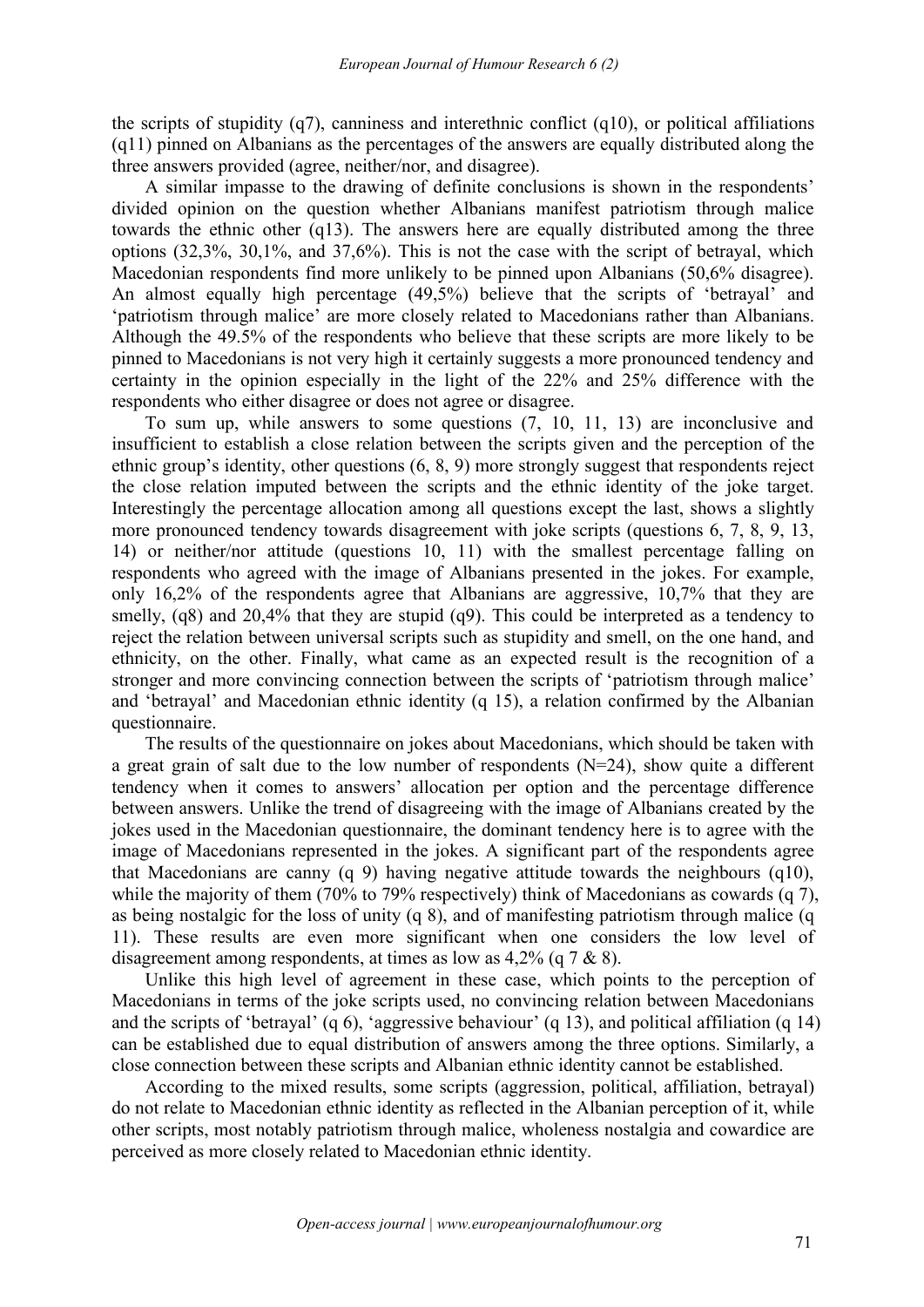#### **6. Discussion**

The collected material has revealed the existence of two types of ethnic humour according to the joke scripts used. The first type is the one already known throughout research literature, and which has been termed here as functional ethnic humour, one that targets universal human traits like stupidity, canniness, laziness, uncleanliness and so on in order to ridicule any ethnic group. The second type of humour is what I have called genuine ethnic humour, within which one can differentiate between two (sub) types of ethnic humour. The first type is a truly genuine ethnic humour one that relies on joke scripts that target ethnic identity markers like history, language, and traditions that are specific to a particular ethnicity. In this respect, quite a few instances of such joke script have been identified in the present corpus.

Thus, within the corpus containing jokes on Macedonians (N=256), the Bulgarian part contains the greatest number of truly ethnic jokes  $(N=101)$ . As the analysis has shown, these jokes target, ridicule, and even negate ethnically defining markers such as the Macedonian national language, national identity, and national history. The humour presented in these jokes, which work to negate Macedonian ethnic identity, accomplished through assimilation of ethnical attributes (e.g., "Macedonian language is broken dialect of Bulgarian", "Macedonians are but dirty Bulgarians"), is contingent on genuine historic antagonisms between the two countries. At the same time, such humour also conforms to the contemporary discourses, both institutional and popular, that are produced in Bulgaria on Macedonia. For example, the official position of the Republic of Bulgaria is that the Macedonian language is a Bulgarian dialect. Similarly Bulgarian historiographies typically claim that many of the core figures of Macedonian national history, such as Goce Delcev, a fin-de-siècle revolutionary, Vojdan Cerndrrinski, a playwright, and Marko Cepenkov, a folklorist, are of Bulgarian origin. The antagonism and contestation present in these discourses only confirm that the joke lore is also of the same ethnically idiosyncratic nature.

The Serbian joke lore also contains samples of genuine ethnic jokes, although to a much lesser degree ( $N = 15$ ). Unlike Bulgarian joke lore the focus of these jokes is on a singular ethnic attribute, the national language. The fact that this humour targets idiosyncratic linguistic forms and structures (post-positioned article and lexis) evidences its true ethnic nature. On the other hand, the evidently lesser scope of such instances when compared to the Bulgarian corpus, is due to different political and historic circumstances between the two ethnicities (Macedonian and Serbian). This may be due to the common Yugoslav history the two nations have shared and the relative lack of deeper historical antagonism. This mitigated form of antagonism is reflected in how Serbian jokes ridicule the Macedonian language. It is not denigrated as a Serbian dialect; rather, jokes target the language's morpho-lexical structure. This is quite different than the tendency of much western European and American ethnic humour, which makes fun of the linguistic ineptness of foreign speakers. Although both types of humour on language are derogative, it is only the former that makes fun of genuine ethnic markers – the mother tongue.

The second type of quasi-ethnic humour, I would say, is the one that relies on jokes scripts that are less specific in ethnic terms, such as cowardice, betrayal, wholeness nostalgia, aggression or political inclination. These traits are definitely not ethnic markers as many ethnicities or any social group may be pinned down with these attributes, but nonetheless these may be 'ethnicised', that is brought in closer connection to one rather than another ethnicity. Macedonian history, and folklore for one, include several instances of betrayal, for example, among fin-de-siècles revolutionaries such as Goce Delcev, Jane Sandanski, and Pere Tosev. These infamous historic events have remained a significant part of the popular ethnic discourses about and perceptions of Macedonians. The relation between general behavioral traits like cowardice, betrayal, nostalgia, and Macedonians, is partly hinted by the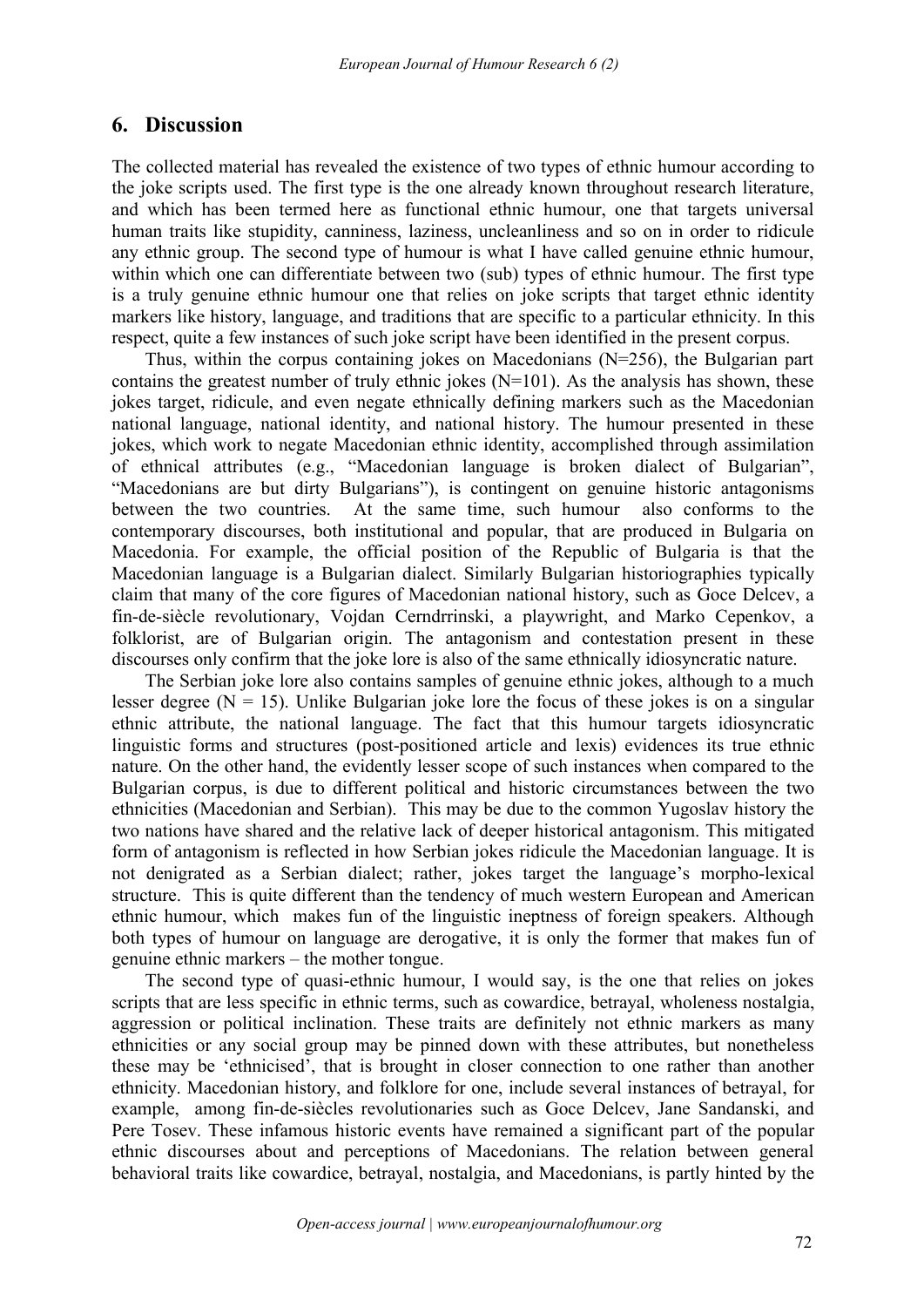results of the Albanian questionnaire where these scripts are seen as related to Macedonian ethnic identity, an opinion additionally suggested by the results of the Macedonian questionnaire (question 15 in particular). The relation between these attributes and Macedonian ethnic identity is further corroborated by previous research (Takovski 2015:143- 144) which shows that Macedonians both recognize and accept these same qualities to be constitutive element of their ethnic identity. However, in lack of strong empirical evidence validated by a significant number of test subjects these assumptions can only serve as a starting point for future research.

While the content analysis of the joke material undeniably reveals the existence of truly ethnic humour, that is, humour that targets idiosyncratic, defining elements of ethnic identity, the results of the survey only indicate tendencies that need further exploration. The survey conducted with Macedonians suggest that respondents are more likely to reject certain universal scripts (stupidity; smell) as ethnically non-related, while the survey conducted with Albanians more strongly indicate perception of Macedonians in terms of attributes that are not identity markers per se, but that can be conceived as connected to ethnic identity.To falsify or prove the assumption that some scripts can be ethnicised (related more closely to one ethnicity) further investigation needs to be made in order to provide more convincing empirical evidence. This I believe would best be done with strong institutional support since individual research risks confronting again people's reluctance to participate in a survey.

Finally, unlike the Macedonian joke corpus, the Albanian joke corpus confirms the assumption that ethnic humour ridicules the ethnic other for being stupid, canny, unclean and so on, as samples from the Macedonian and Albanian resources show. Somewhat different are the samples from the Serbian corpus of ethnic jokes on Albanians which ridicule the Albanians for being inept speakers of Serbian language, but again mastery of foreign language is ethnically non-specific. The reason why this corpus confirms to the ethnic humour theory is perhaps the sociopolitical relations between Macedonians and Serbs on one hand as the dominant social ethnic group in their states, and the Albanians as ethnic minority in those societies which needed to regulate ethnic based hierarchies through humour.

## **7. Conclusion**

There is little doubt that much of ethnic humour comprises of jokes that ridicule various ethnicities by using non-ethnic joke scripts in order to perpetuate ethnic based hierarchies in modern industrial societies, or to express we-ness through communal laughter. But this is not the whole of ethnic humour throughout the world, as there are societies which do not share the same socioeconomic (industrialisation and migration) and historic circumstances as the western societies, neither do they share the same ethnic humour. In this respect, this study tried to offer and discuss a different type of ethnic humour, one that is based on what I have called genuine ethnic joke scripts due to their close relation to ethnic identity and its markers. In so doing, the study argued that such jokes serve the purpose of expressing inter-ethnic contestation, even negation, and most importantly, of marking boundaries around specific identity contents/markers. In this way, such jokes do not conform to the dominant function ascribed to them by ethnic humour theory, that is, to perpetuate ethnic based hierarches. Therefore, such jokes may be considered a different, more genuine ethnic jokes than those already studied. In addition, the study has revealed some future research potential regarding joke material that relies not on ethnically specific scripts, but on a more general ones like cowardice, betrayal, and so forth, which nonetheless can be linked to one interethnic context rather than another, since they capture specific, historically supported ethnic anxieties and conflicts. Although there is potential to this hypothesis, there is also much work to be done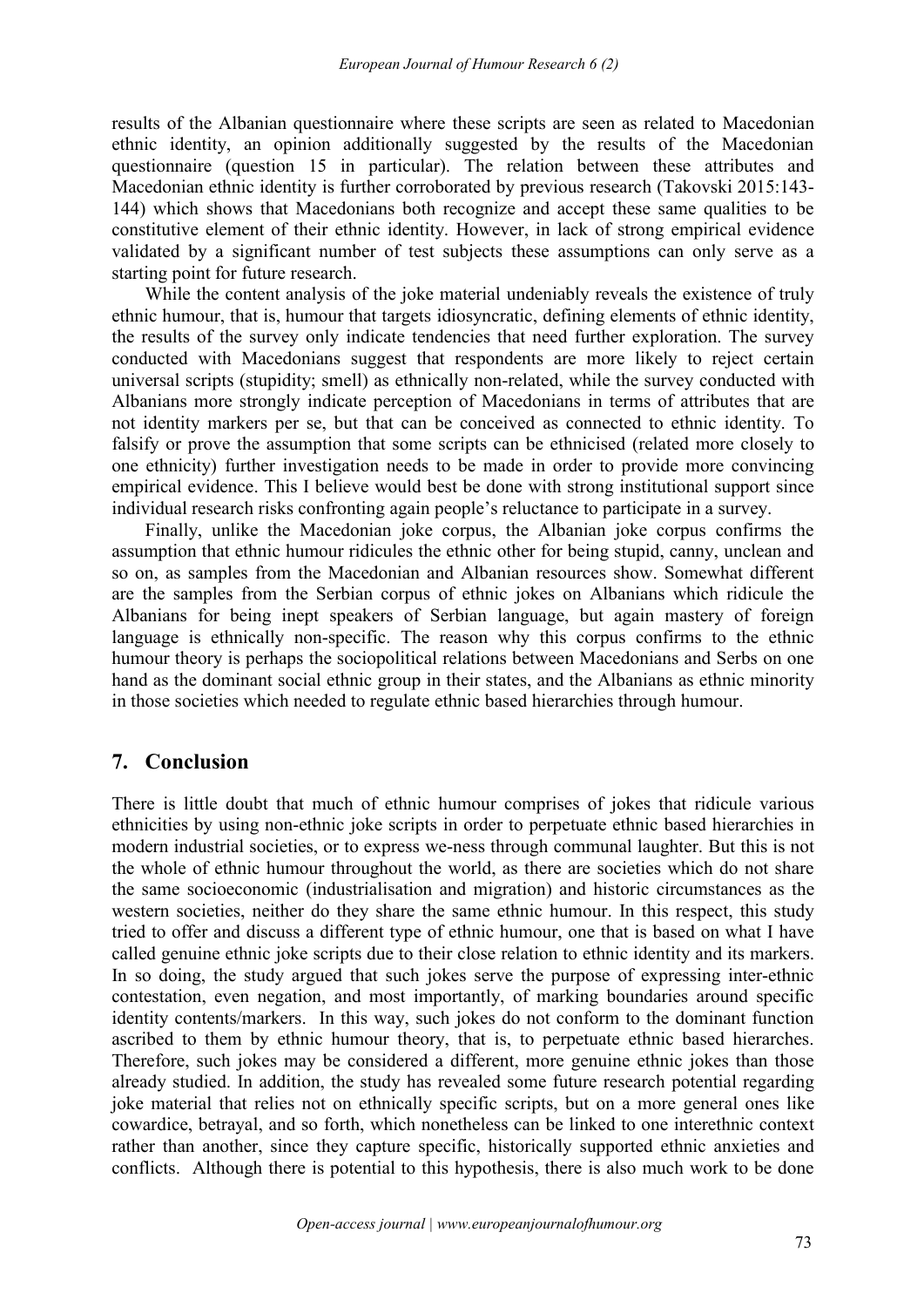hin order to plausibly confirm these assumptions. Finally, one should also consider the possibility that genuine ethnic humour may not be identified in all contexts involving inter ethnic antagonism, as the antagonism may be expressed in a different manner. In the light of this, the Bulgarian material is abundant with samples of genuine ethnic humour on Macedonians. Additionally, Greek material, due to the linguistic barrier was not considered in the study, nor was material from elsewhere in the Balkans. Extending the scope of study will most certainly shed more light on the phenomena of genuine ethnic humour. This should only encourage further investigation and research on joke material from contexts that exhibit different socio-historic and political circumstances compared to humour research focused on the industrialised West. Such research can only contribute to better understanding of ethnic humour across societies.

#### **Acknowledgements**

The author would like to express his gratitude to Lear Cilku and Guxim Nuhiu, the two informants without whose help the collection of the Albanian joke corpora would have been impossible. Additionally, many thanks to all the focus group participants who were willing to contribute to this research.

## **Notes**

<span id="page-14-1"></span><span id="page-14-0"></span><sup>1</sup> See [https://www.facebook.com/pg/SEEUniversity/community/?ref=page\\_internal](https://www.facebook.com/pg/SEEUniversity/community/?ref=page_internal). The webpage has 62163 followers and 2500 members. <sup>2</sup> See <https://www.facebook.com/groups/741460502628931/members/>. The webpage has 983 members.

## **Appendix**

*Appendix 1. List of Internet resources.*

## Bulgarian sites

- a. <http://vic-bg.com/>
- b. <http://www.vicove.biz/makedoniya>
- c. [http://clubs.dir.bg/showflat.php?Board=maked&Number=1942728179&page=&vi](http://clubs.dir.bg/showflat.php?Board=maked&Number=1942728179&page=&view=&sb=&part=all&vc=1) ew=&sb=&part=all&vc=1
- d. <http://bkks.org/forum/index.php?topic=1814.0>

Serbian sites

- a. <http://www.balkanvicevi.com/vicevi-o-makedoncima>
- b. [https://www.erepublik.com/en/article/vicevi-o-hrvatima-crnogorcima-bosancima](https://www.erepublik.com/en/article/vicevi-o-hrvatima-crnogorcima-bosancima-slovencima-i-makedoncima-905822/1/20) slovencima-i-makedoncima-905822/1/20
- c. <http://mail.vicevi.net/>
- d. <http://www.duhoviti.com/razno/vicevi-o-albancima-siptarima.html> <http://srpskatrobojka.zikforum.com/t369-vicevi-o-albancima> <http://www.autentik.net/forum/index.php?topic=5297.0>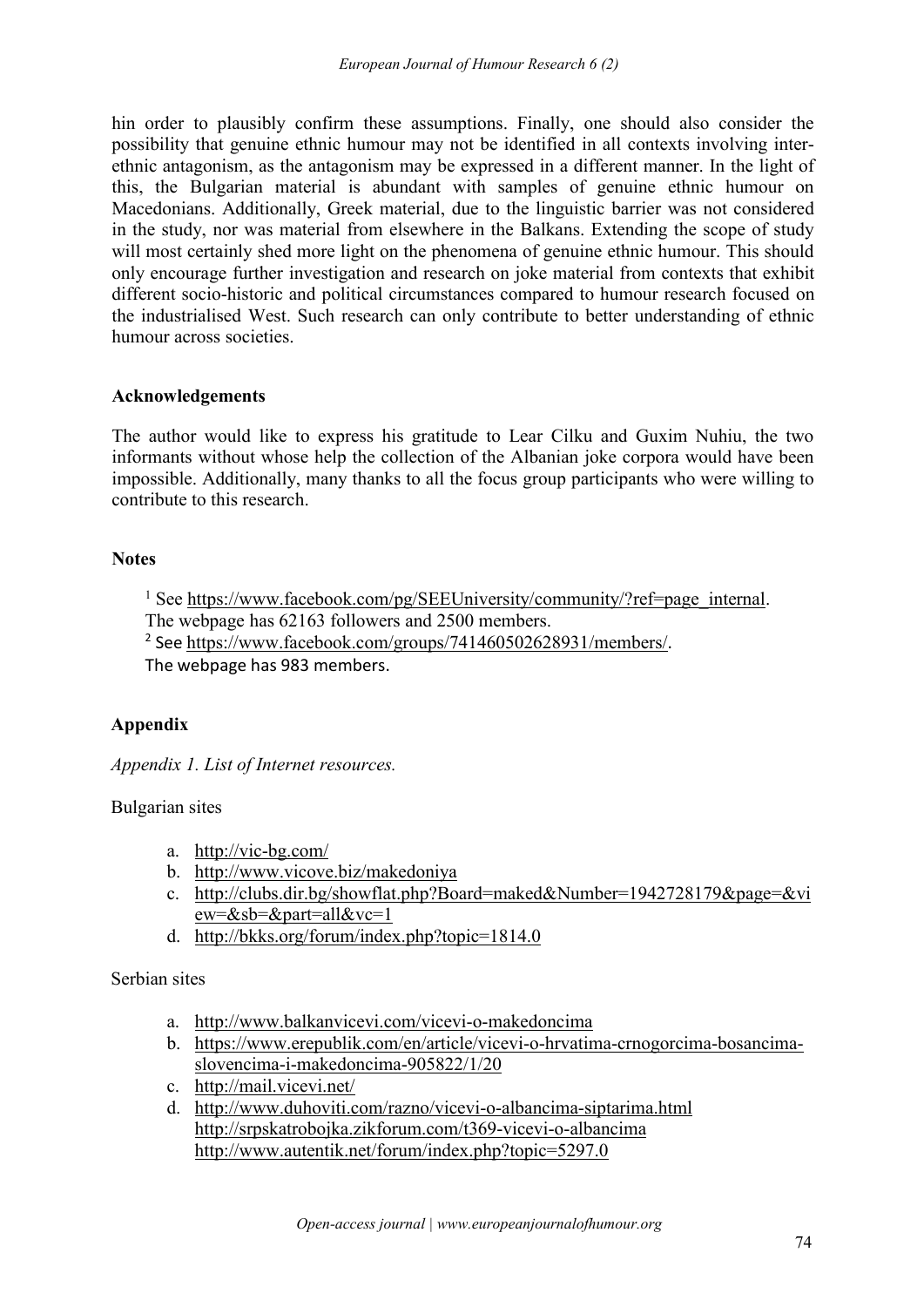### Macedonian sites

- a. <http://www.vicoteka.mk/vicovi/si-bile/page/2/>
- b. <http://www.vicoteka.mk>
- c. <http://www.vicoteka.mk>

## Albanian sites

- a. <http://qesh-se-eshte-falas.weebly.com/barcoleta.html> ;
- b. <http://www.barcaletashqip.com/08/2009/derri-amerikani-anglezi-dhe-shqiptari/>; <https://jtf.org/forum/index.php?topic=39281.0>.

### *Appendix 2. Macedonian questionnaire*

## [https://docs.google.com/forms/d/e/1FAIpQLSdJkSThPkRFABrhgIfybPAt1SWmGlStB0F2NA](https://docs.google.com/forms/d/e/1FAIpQLSdJkSThPkRFABrhgIfybPAt1SWmGlStB0F2NAM1w36gOnuF0w/viewform?usp=sf_link) M1w36gOnuF0w/viewform?usp=sf\_link

Part 1. Demographic data

|             | Gender: a) male                                                          | b) female  |            |            |          |  |
|-------------|--------------------------------------------------------------------------|------------|------------|------------|----------|--|
| Age:        | a) under $18$                                                            | b) $18-25$ | c) $25-40$ | d) $40-60$ | e) $60+$ |  |
|             | Education: a) primary school b) secondary school c) university d) MA/PhD |            |            |            |          |  |
| Profession: |                                                                          |            |            |            |          |  |

Residence:

## Part 2. Ethnic jokes and questions

6. *An American, German and Albanian visit their French host who takes them on a walk through Paris to show them the most famous tourist sites. The last to visit was the Eif el Tower. After explaining its history the host asked if there are any questions:*

*- How much did the tower cost? – asks the American.*

*- How many tons of iron were used to build it? – asks the German.*

*- How many tones of dynamite does it take to blow it? – asks the Albanian.*

The jokes represents Albanians as prone to destruction and explosion. How much do you agree with the image?

а) fully agree b) agree c) neither agree nor disagree d) disagree e) completely disagree

7. *An Albanian form Gostivar [west Macedonian town] went on a vacation in Croatia. After finding accommodation, he went to the beach, saw the see and chuted out in excitement:*

*"Wow, imagine how much lemonade you can make with this water".*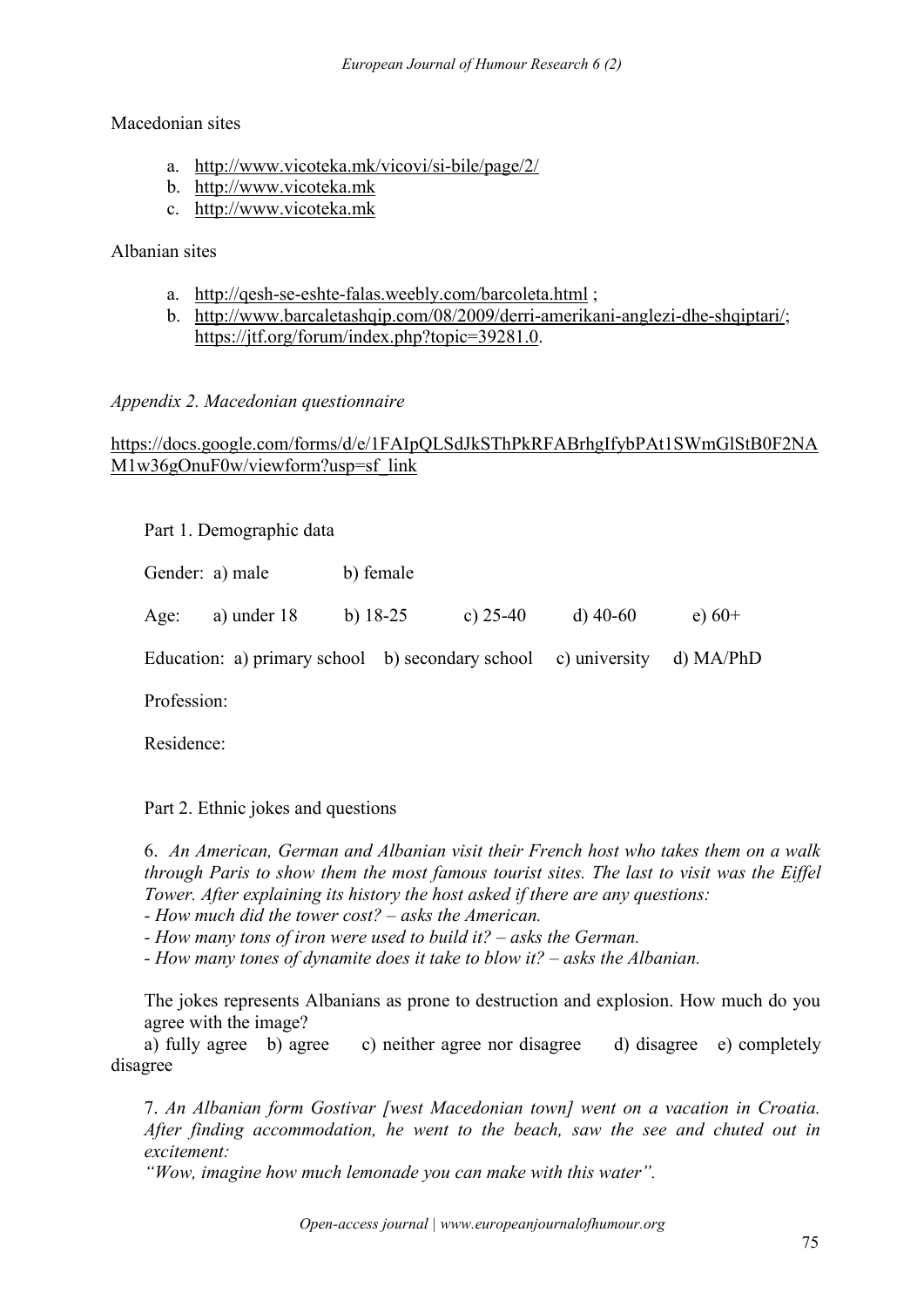The joke creates and image of Albanians as slightly stupid but also canny at the same time as they seek profit opportunity while on vacation. How much do you agree?

а) fully agree b) agree c) neither agree nor disagree d) disagree e) completely disagree

8*. American, English and Albanian were competing for the king of Zimbabwe's daughter. The winner is the one who spends mosttime with a pig in its house. American enters first, after half an hour later comes out complaining not being able to*

*endure. The English goesin second and after an hour also leaves complaining about the smell. The last to enter was the Albanian, and stays there for one hour, two, three, after which the pig comes out saying:* 

*"I can't make it any more.*

The joke depicts Albanians as smelly. How much do you agree with the idea? а) fully agree b) agree c) neither agree nor disagree d) disagree e) completely disagree

9. *Albanian and American were sitting in the local bar. The waiter comes asking the American what he would like to drink. The American replies "Johny Walker, whiskey". The Albanian thinking it is his turn to introduce himself while also placing order says: Shaban, Coca Cola*.

To what degree do you agree with the idea of Albanian being stupid?

а) fully agree b) agree c) neither agree nor disagree d) disagree e) completely disagree

10. *A policeman stops an Albanian wearing on his head a Serbian hat with typical nationalist Serbian insignia (a two-headed eagle with the four S cross) and asks him what is that:*

*"That, my dear of icer is back protection!", answers the Albanian. What do you mean back support?, asks the Serbian police of icer. It's simple, after I started wearing it, my back does not hurt (implying that he is mistaken for a Serb and not beaten any longer).*

The jokes creates an image of the Albanian as a canny person who would 'mask' himeslef as a member of the ethnicity that stereotypically hates his own ethnicity only to avoid getting beaten? To what extent do you agree?

а) fully agree b) agree c) neither agree nor disagree d) disagree e) completely disagree

11. *"Love thy country as the Albanian loves America".*

The joke suggests that there is a strong bond and inclination of Albanians towards America. How much do you agree with the idea?

а) fully agree b) agree c) neither agree nor disagree d) disagree e) completely disagree

12. If your answer to any of the previous six questions (6-11) was either **disagree** or **completely disagree** please give a more detailed explanation of your answer.

13. *Albanian, American, German and Serb are sitting on the edge ofa skyscraper.*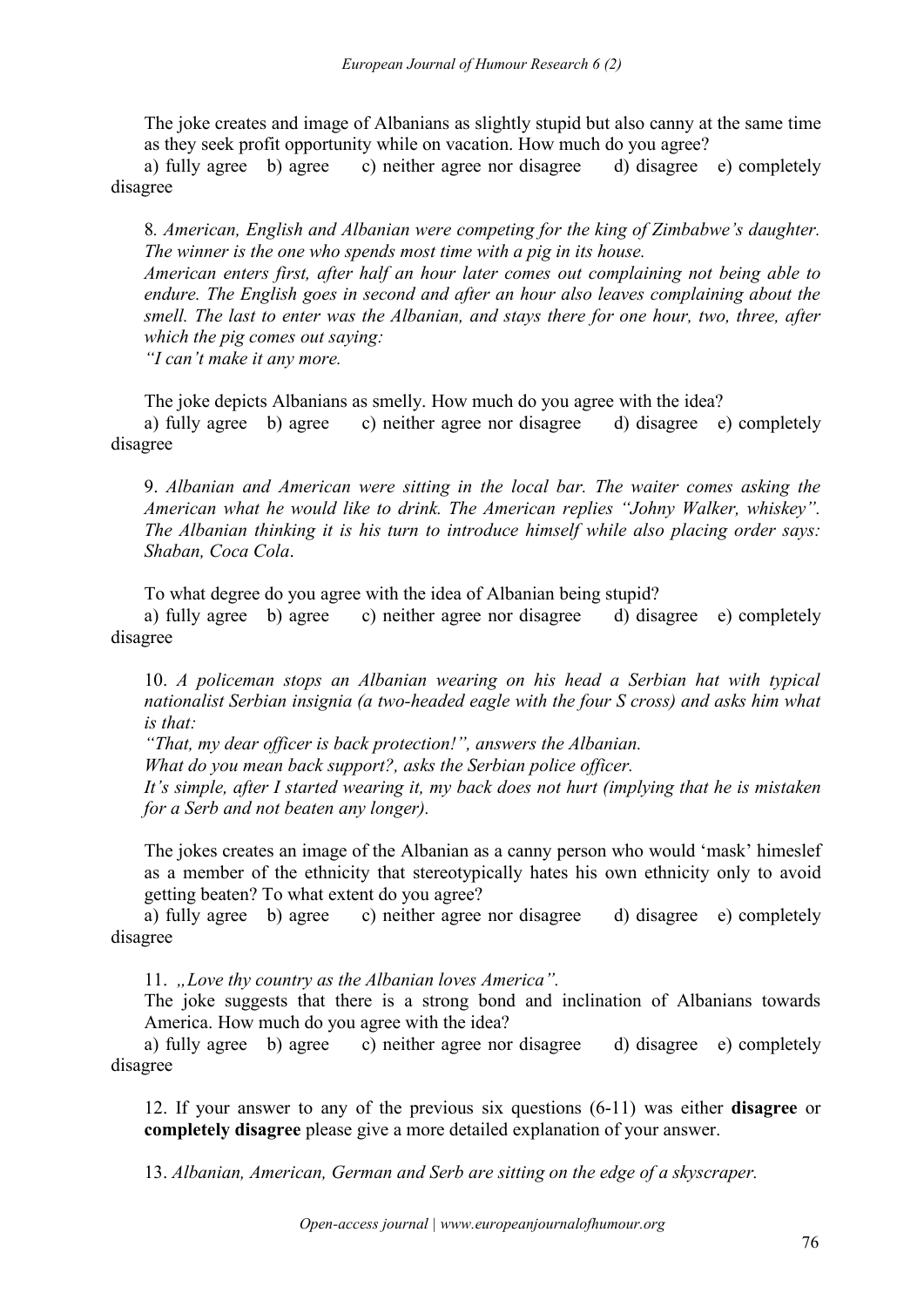*- For America! – said the American, jumped and died.*

*- For Germany! – said the German, jumped and died.*

*- For Albania! – said the Albanian and pushes the Serb.*

In the joke the Albanian is presented as someone who expresses his patriotic feelings thorugh an act of malice towards the other rather than self-sacrifice. How much do you agree?

а) fully agree b) agree c) neither agree nor disagree d) disagree e) completely disagree

14. *What is a single Albanian? – A ballista [Albanian freedom fighter]. How about two Albanians – A commander/chief and a ballista. And three Albanians? – A commander, a ballista and a traitor.*

The joke gives an image of Albanians as traitors. To what extent do you agree with the image?

а) fully agree b) agree c) neither agree nor disagree d) disagree e) completely disagree

15. If you substitute the joke targets in the previous two jokes (to replace Albanian with a Macedonian) would the jokes make more sense?? a) yes b) I don't know c) no

#### *Appendix 3. Albanian questionnaire*

### [https://docs.google.com/forms/d/e/1FAIpQLSdQk-ZzSxyRF85ABZlGFQ1IwRj-](https://docs.google.com/forms/d/e/1FAIpQLSdQk-ZzSxyRF85ABZlGFQ1IwRj-EFlJIdZ9uZQvLrLtEKc3KA/viewform?usp=sf_link) EFlJIdZ9uZQvLrLtEKc3KA/viewform?usp=sf\_link

The first five questions are identical as in the Macedonian questionnaire.

6. *What is a single Macedonian? – A leader.*

*How about two Macedonians – A leader and a komitaji [freedom fighter].*

*And three Macedonians? – A leader, a komitaji and a traitor.*

The joke gives an image of Macedonians as traitors. To what extent do you agree with the image?

а) fully agree b) agree c) neither agree nor disagree d) disagree e) completely disagree

7. *Macedonian posse of Macedonian komitajis was fighting against the Ottoman army. After a while the Turks received a back up. One of the komitajis asked his leader: -Dear leader, there are quite many Turks. Do we continue the fight or do we surrender? -A Macedonian komitaji never surrenders, he runs.*

In the joke the Macedonians are represented as cowards. How much do you agree? а) fully agree b) agree c) neither agree nor disagree d) disagree e) completely disagree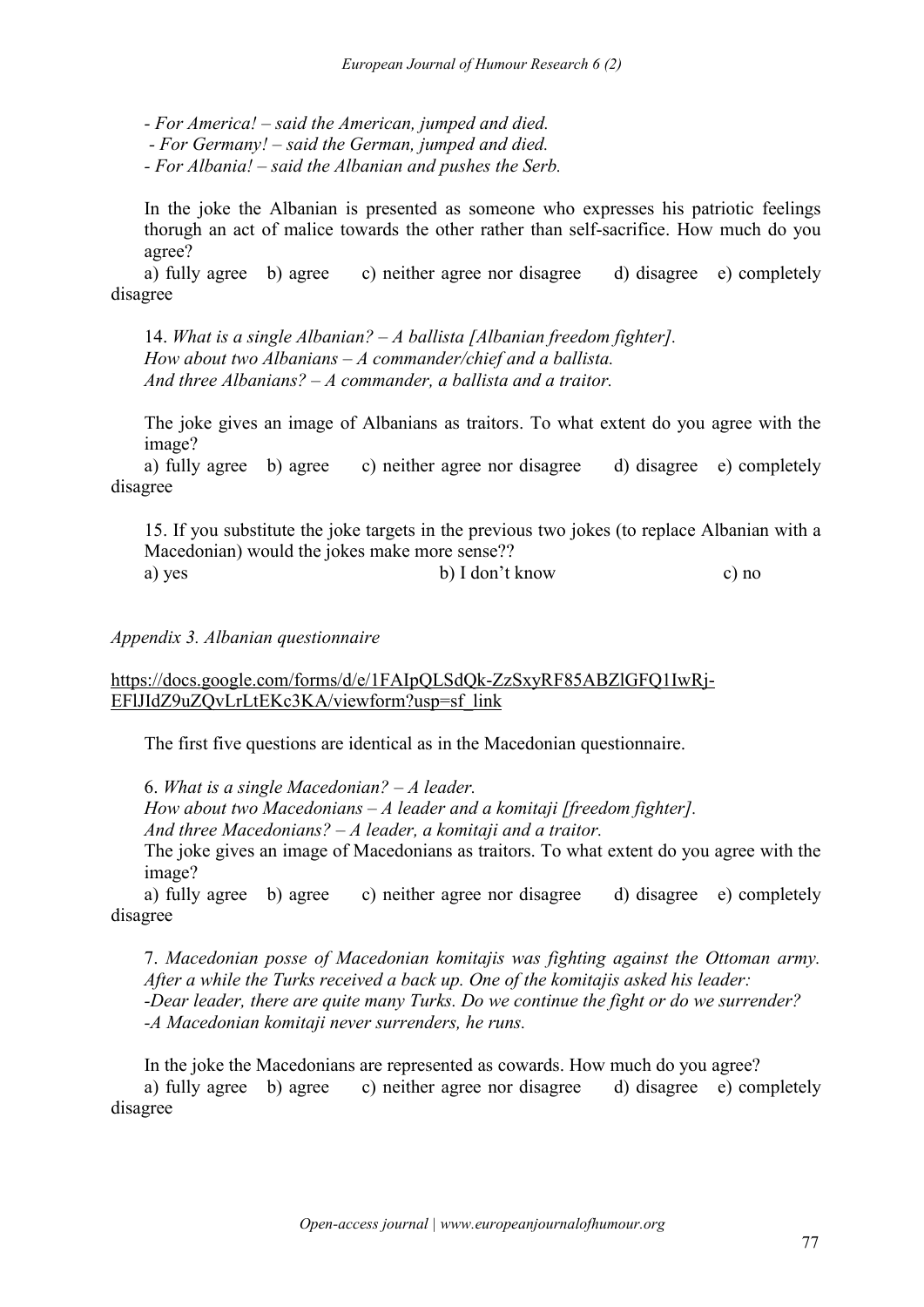8. *In 1969 when the Americans stepped on the Moon, thousand Macedonian komitajis looked up to to the Moon and said: "Moon, you land of Macedonia, one they we shall set you free"*

The joke represents Macedonians as obsessed with liberating imaginary territories that they believe is theirs, thus referring to their nostalgia for the loss of the united Macedonia. To what extent do you agree with this idea?

а) fully agree b) agree c) neither agree nor disagree d) disagree e) completely disagree

9. *French, German and Macedonian were talking. The French says: "Each morning I make two eggs sunny side up, get into the car, and go to work.". The German continues: "I also make two eggs and a sausage, get into my car and of I go to work." The Macedonian then says: "Each morning I put my own eggs [testicles] on my bike and straight to work."*

The joke portrays Macedonians as canny. How much do you agree?

а) fully agree b) agree c) neither agree nor disagree d) disagree e) completely disagree

10. *Macedonian, Serb and a Greek caught a goldfish. The fish tells them that she will grant them all a single wish if they let her go. They all agreed.*

*The Serb: "I want every Serb to be rich".*

"Done", says the goldfish.<br>The Greek: "I want a wall around the country because I can't stand looking at our *neighbours"*

*"The wall is already there", replies the fish.*

*Then the Macedonian asks the gold fish if the wallis waterproof, and when hearing that it is he just says:*

*"Fill it in*".

While the Serb wishes well for its kin, the Greek wants clear demarcation, the Macedonian is partly as canny, but also as malicious, especially towards the Greek. How much do you agree with this assumption?

а) fully agree b) agree c) neither agree nor disagree d) disagree e) completely disagree

11. *Macedonian, American, German and a Greek are sitting on the edge ofa skyscraper.*

*- For America! – said the American, jumped and died.*

*- For Germany! – said the German, jumped and died.*

*- For Macedonia! – said the Macedonian and pushed the Greek.*

In the joke the Macedonian is presented as someone who expresses his patriotic feelings thorough an act of malice towards the other rather than self-sacrifice. How much do you agree?

а) fully agree b) agree c) neither agree nor disagree d) disagree e) completely disagree

12. If your answer to any of the previous six questions (6-11) was either **disagree** or **completely disagree** please give a more detailed explanation of your answer.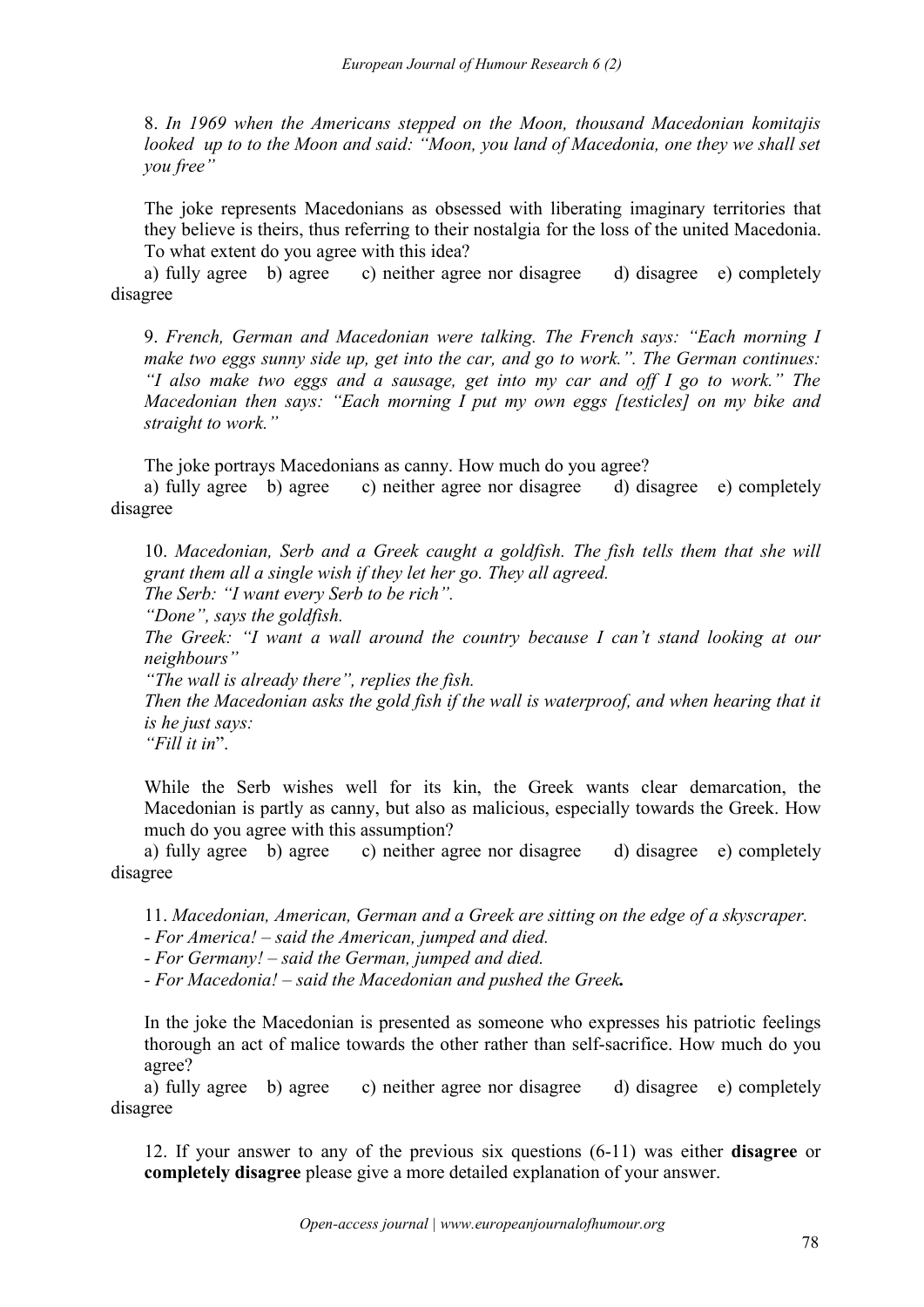13. *An American, German and Macedonian visit their French host who takes them on a walk through Paris to show them the most famous tourist sites. The last to visit was the Eif el Tower. After explaining its history the host asked if there are any questions: - How much did the tower cost? – asks the American.*

*- How many tons of iron were used to build it? – asks the German.*

*- How many tones of dynamite does it take to blow it? – asks the Macedonian.*

The jokes represents Macedonians as prone to destruction and explosion [prone to aggression]. How much do you agree with the image?

а) fully agree b) agree c) neither agree nor disagree d) disagree e) completely disagree

14*. "Love thy country as the Macedonian loves America".*

The joke suggests that there is a strong bond and inclination of Macedonians towards America. How much do you agree with the idea?

а) fully agree b) agree c) neither agree nor disagree d) disagree e) completely disagree

15. If you substitute the joke targets in the previous two jokes (to replace Macedonian with a Albanian) would the jokes make more sense??

a) yes b) I don't know c) no

#### **References**

Apte M. (1985). *Humour and Laughter: An Anthropological Approach*. Ithaca: Cornell University Press.

Apte, M. (1987). 'Ethnic humour versus sense of humour: An American sociocultural dilemma'. *American Behavioural Scientist* 30 (3), pp. 27–41.

- Barth, F. (1969). *Ethnic Groups and Boundaries: The Social Organisation of Culture Dif erence*. Boston: Little, Brown, & Co.
- Brass, P. R. (1991). *Ethnicity and Nationalism: Theory and Comparison*. New Delhi, Newbury Park, CA:Sage Publications.
- Boskin, J. & Dorinson, J. (1985). 'Ethnic humour: subversion and survival'. *American Quarterly* 37 (1), pp. 81–97.
- Boxman, L. S. & Shifman, L. 2015. 'When ethnic humour goes digital'. *New Media and Society* 17(4), pp. 520-539.
- Cohen, A. (1996). 'Ethnicity and politics', in Hutchinson, J. & Smith, D.C (eds.), *Ethnicity*. Oxford: Oxford University Press, pp. 83-84
- Cundall, M. (2012). 'Towards better understanding of racist and ethnic humour'. *Humour*: *International Journal of Humour Research* 25 (2), pp. 155-177.
- Davies, C. (1990). *Ethnic Humour Around the World: A Comparative Analysis*. Bloomington: Indiana University Press.

Davies, C. (1998). *The Mirth of Nations*. New Brunswick, NJ: Transaction.

del Rio, C.M. (2013). 'Can ethnic humour appreciation be influenced by political reasons? A